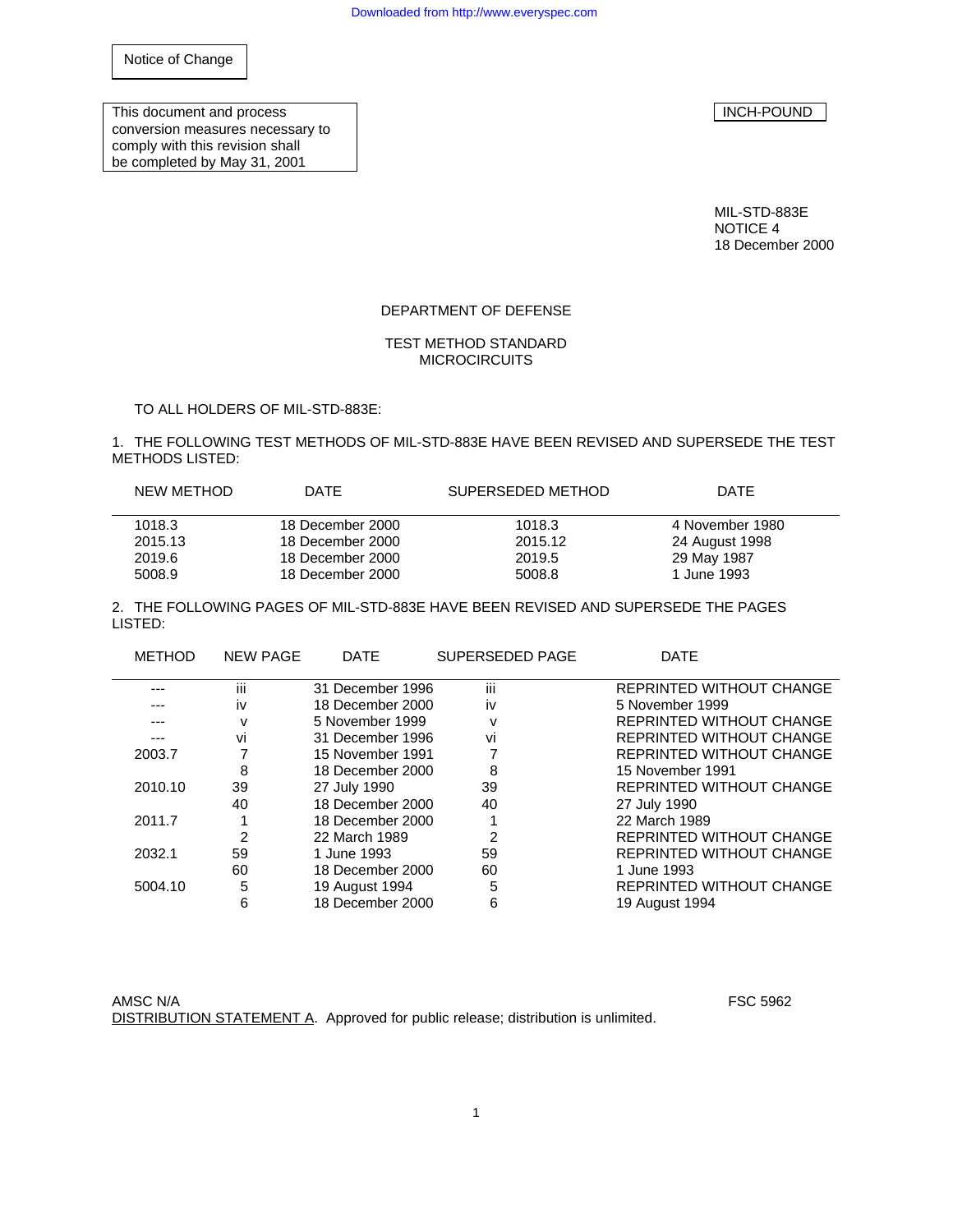# 3. RETAIN THIS NOTICE AND INSERT BEFORE TABLE OF CONTENTS.

4. Holders of MIL-STD-883E will verify that page changes, additions, and corrections indicated above have been entered. This notice page will be retained as a check sheet. This issuance, together with appended pages, is a separate publication. Each notice is to be retained by stocking points until the military standard is completely revised or canceled.

NOTE: The margins of this notice are marked with asterisks to indicate where changes (additions, modifications, corrections, deletions) from the previous notice were made. This was done as a convenience only and the Government assumes no liability whatsoever for any inaccuracies in these notations. Bidders and contractors are cautioned to evaluate the requirements of this document based on the entire content irrespective of the marginal notations and relationship to the last previous notice.

# CONCLUDING MATERIAL

Army - CR DLA - CC Navy - EC Air Force - 11 NASA-NA DLA - CC

Review activities (Project 5962-1883) Army - AR, MI, SM Navy - OS, SH, TD, AS, CG, MC Air Force - 19, 99

Custodians: Preparing activity: Army - CR and DLA - CC Preparing activity: Preparing activity: Preparing activity: Preparing activity: Preparing activity: Preparing activity: Preparing activity: Preparing activity: Prepari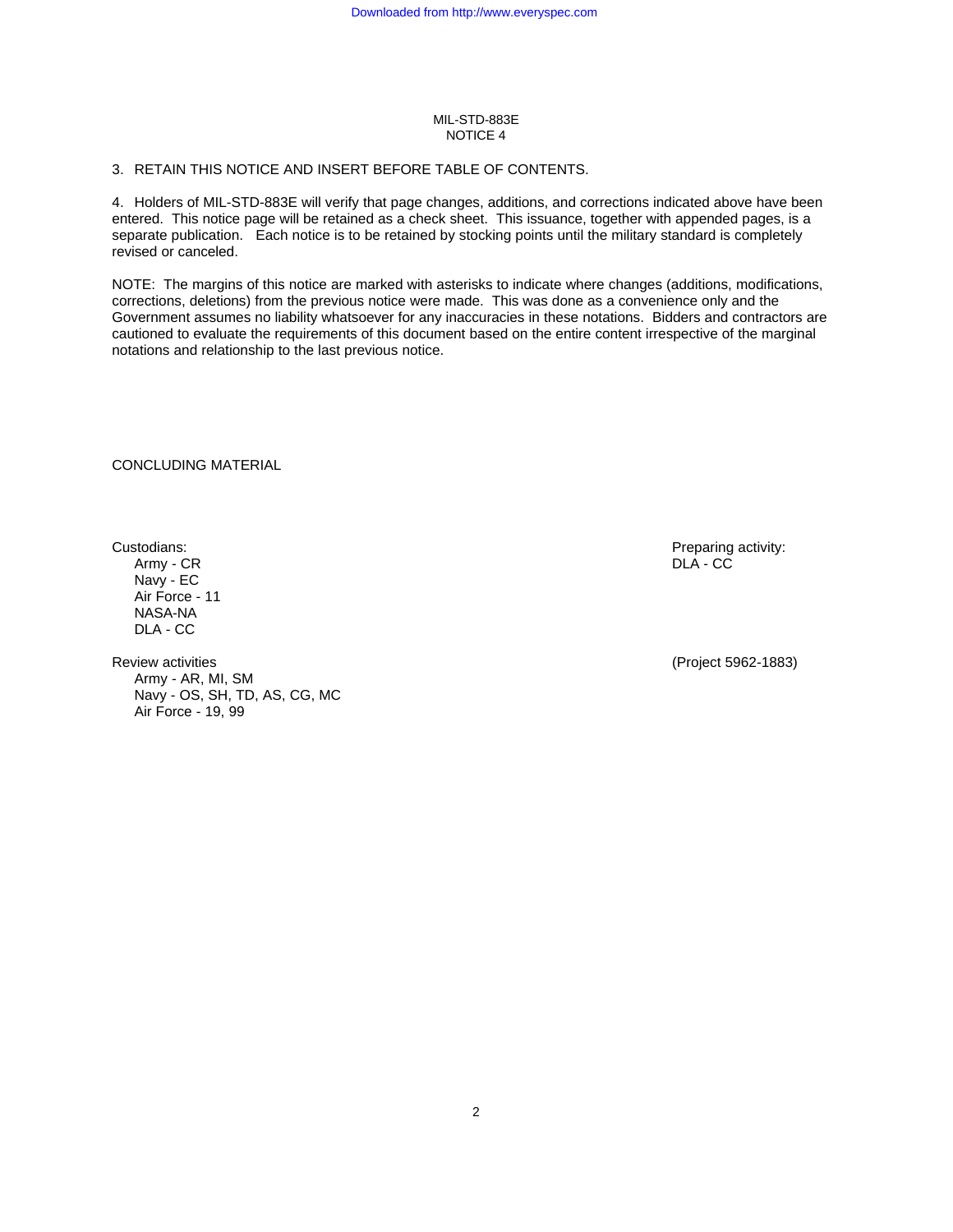# **CONTENTS**

# PARAGRAPH

# Page

| 1 <sub>1</sub><br>1.1<br>1.2                             |  |
|----------------------------------------------------------|--|
| 2.<br>2.1<br>2.2<br>2.3<br>2.4                           |  |
| 3.<br>3.1                                                |  |
| 4 <sup>1</sup><br>4.1<br>4.2<br>4.3<br>4.4<br>4.5<br>4.6 |  |
| 5.                                                       |  |
| 6.                                                       |  |

# **FIGURES**

# **FIGURE**

| 1. Orientation of noncylindrical microelectronic devices to |  |
|-------------------------------------------------------------|--|
|                                                             |  |
| 2. Orientation of cylindrical microelectronic device to     |  |
|                                                             |  |
|                                                             |  |

# REPRINTED WITHOUT CHANGE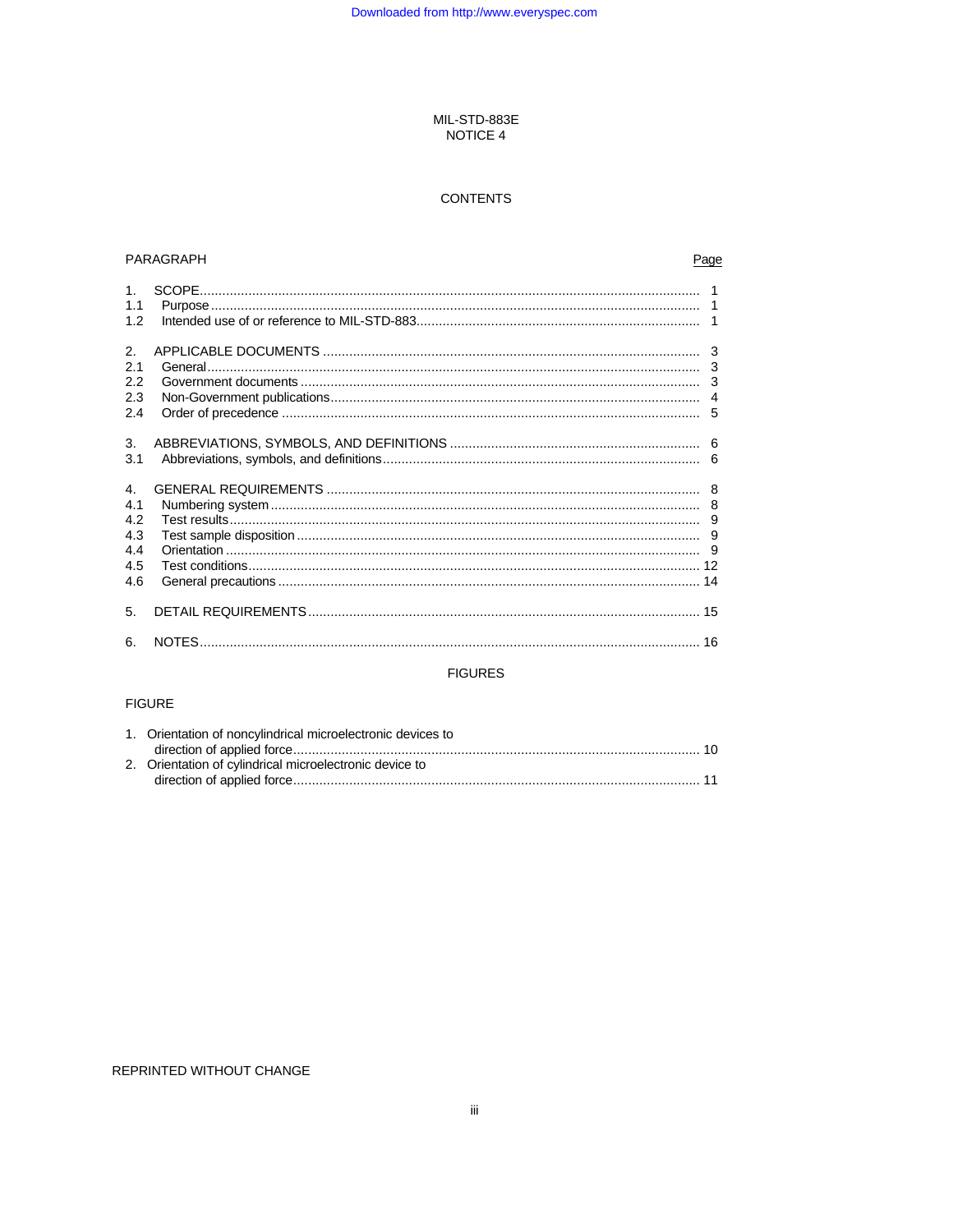#### MIL-STD-883E NOTICE 4 TEST METHODS

| METHOD NO. | <b>ENVIRONMENTAL TESTS</b>                                         |
|------------|--------------------------------------------------------------------|
| 1001       | Barometric pressure, reduced (altitude operation)                  |
| 1002       | Immersion                                                          |
| 1003       | Insulation resistance                                              |
| 1004.7     | Moisture resistance                                                |
| 1005.8     | Steady state life                                                  |
| 1006       | Intermittent life                                                  |
| 1007       | Agree life                                                         |
| 1008.2     | Stabilization bake                                                 |
| 1009.8     | Salt atmosphere (corrosion)                                        |
| 1010.7     | <b>Temperature Cycling</b>                                         |
| 1011.9     | Thermal shock                                                      |
| 1012.1     | Thermal characteristics                                            |
| 1013       | Dew point                                                          |
| 1014.10    | Seal                                                               |
| 1015.9     | <b>Burn-in test</b>                                                |
| 1016       | Life/reliability characterization tests                            |
| 1017.2     | Neutron irradiation                                                |
| $*1018.3$  | Internal water-vapor content                                       |
| 1019.5     | Ionizing radiation (total dose) test procedure                     |
| 1020.1     | Dose rate induced latchup test procedure                           |
| 1021.2     | Dose rate upset testing of digital microcircuits                   |
| 1022       | Mosfet threshold voltage                                           |
| 1023.2     | Dose rate response of linear microcircuits                         |
| 1030.1     | Preseal burn-in                                                    |
| 1031       | Thin film corrosion test                                           |
| 1032.1     | Package induced soft error test procedure (due to alpha particles) |
| 1033       | Endurance life test                                                |
|            |                                                                    |

1034 Die penetrant test (for plastic devices)

# MECHANICAL TESTS

| 2001.2    | Constant acceleration                                          |
|-----------|----------------------------------------------------------------|
| 2002.4    | Mechanical shock                                               |
| 2003.7    | Solderability                                                  |
| 2004.5    | Lead integrity                                                 |
| 2005.2    | Vibration fatigue                                              |
| 2006.1    | Vibration noise                                                |
| 2007.3    | Vibration, variable frequency                                  |
| 2008.1    | Visual and mechanical                                          |
| 2009.9    | External visual                                                |
| 2010.10   | Internal visual (monolithic)                                   |
| 2011.7    | Bond strength (destructive bond pull test)                     |
| 2012.7    | Radiography                                                    |
| 2013.1    | Internal visual inspection for DPA                             |
| 2014      | Internal visual and mechanical                                 |
| * 2015.13 | Resistance to solvents                                         |
| 2016      | Physical dimensions                                            |
| 2017.7    | Internal visual (hybrid)                                       |
| 2018.3    | Scanning electron microscope (SEM) inspection of metallization |
| * 2019.6  | Die shear strength                                             |
| 2020.7    | Particle impact noise detection test                           |

Supersedes page iv of Notice 3 of MIL-STD-883E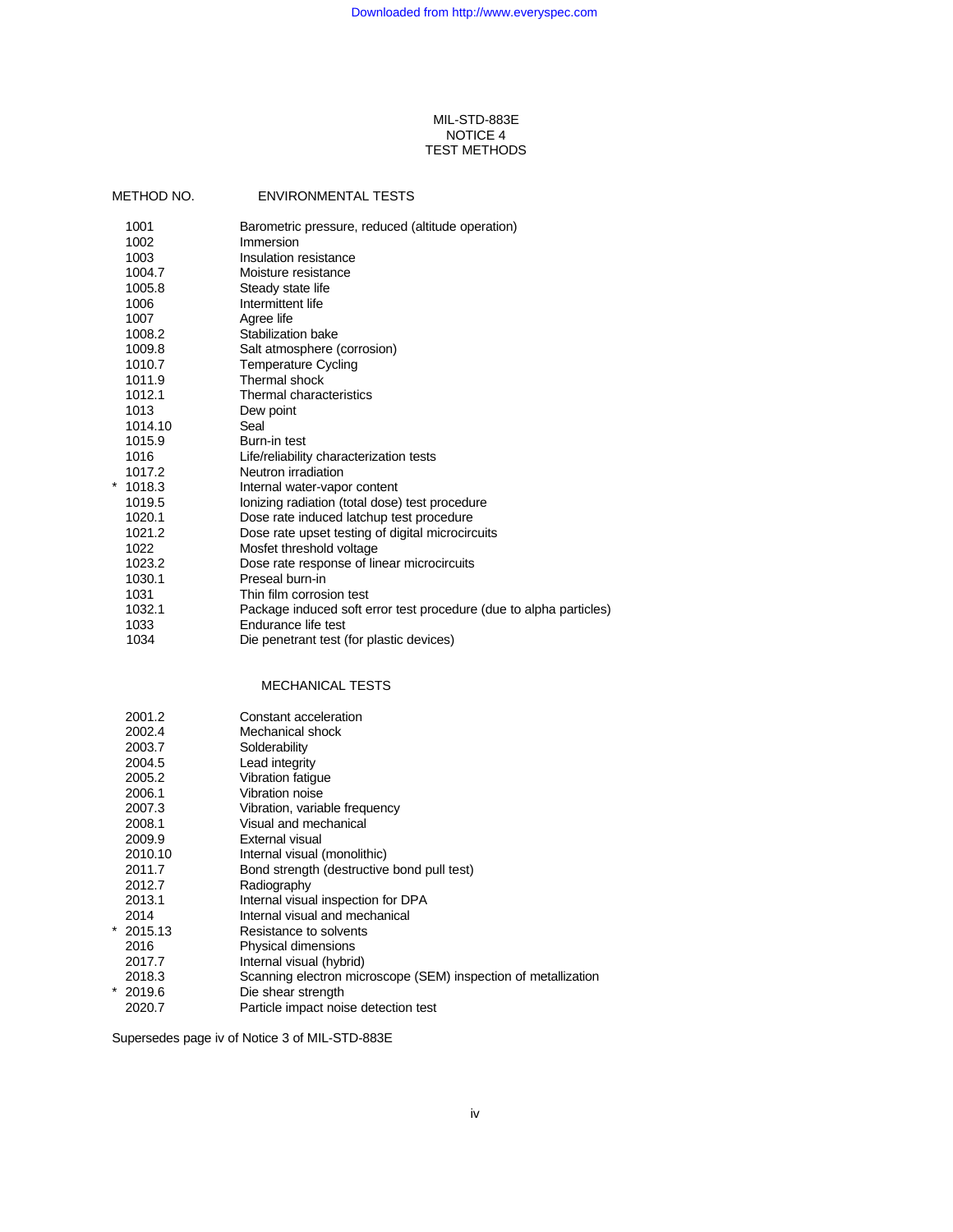## TEST METHODS

| 2021.3 | Glassivation layer integrity                |
|--------|---------------------------------------------|
| 2022.2 | Wetting balance solderability               |
| 2023.5 | Nondestructive bond pull                    |
| 2024.2 | Lid torque for glass-frit-sealed packages   |
| 2025.4 | Adhesion of lead finish                     |
| 2026   | Random vibration                            |
| 2027.2 | Substrate attach strength                   |
| 2028.4 | Pin grid package destructive lead pull test |
| 2029   | Ceramic chip carrier bond strength          |

- 2030 Ultrasonic inspection of die attach
- 
- 2031.1 Flip chip pull-off test<br>2032.1 Visual inspection of p Visual inspection of passive elements
- 2035 Ultrasonic inspection of TAB bonds

# ELECTRICAL TESTS (DIGITAL)

| 3001.1 | Drive source, dynamic                                                                       |
|--------|---------------------------------------------------------------------------------------------|
| 3002.1 | Load conditions                                                                             |
| 3003.1 | Delay measurements                                                                          |
| 3004.1 | Transition time measurements                                                                |
| 3005.1 | Power supply current                                                                        |
| 3006.1 | High level output voltage                                                                   |
| 3007.1 | Low level output voltage                                                                    |
| 3008.1 | Breakdown voltage, input or output                                                          |
| 3009.1 | Input current, low level                                                                    |
| 3010.1 | Input current, high level                                                                   |
| 3011.1 | Output short circuit current                                                                |
| 3012.1 | Terminal capacitance                                                                        |
| 3013.1 | Noise margin measurements for digital microelectronic devices                               |
| 3014   | <b>Functional testing</b>                                                                   |
| 3015.7 | Electrostatic discharge sensitivity classification                                          |
| 3016   | Activation time verification                                                                |
| 3017   | Microelectronics package digital signal transmission                                        |
| 3018   | Crosstalk measurements for digital microelectronic device packages                          |
| 3019.1 | Ground and power supply impedance measurements for digital microelectronics device packages |
| 3020   | High impedance (off-state) low-level output leakage current                                 |
| 3021   | High impedance (off-state) high-level output leakage current                                |
| 3022   | Input clamp voltage                                                                         |
| 3023.1 | Static latch-up measurements for digital CMOS microelectronic devices                       |
| 3024   | Simultaneous switching noise measurements for digital microelectronic devices               |
|        | ELECTRICAL TESTS (LINEAR)                                                                   |
| 10011  | lanut offect voltoge and ourrent and bigg ourrent                                           |

- 4001.1 Input offset voltage and current and bias current 4002.1
- Phase margin and slew rate measurements 4003.1 Common mode input voltage range
- Common mode rejection ratio
- Supply voltage rejection ratio
- 4004.1 Open loop performance
- 
- 4005.1 Output performance<br>4006.1 Power gain and noise Power gain and noise figure
- 4007 Automatic gain control range

REPRINTED WITHOUT CHANGE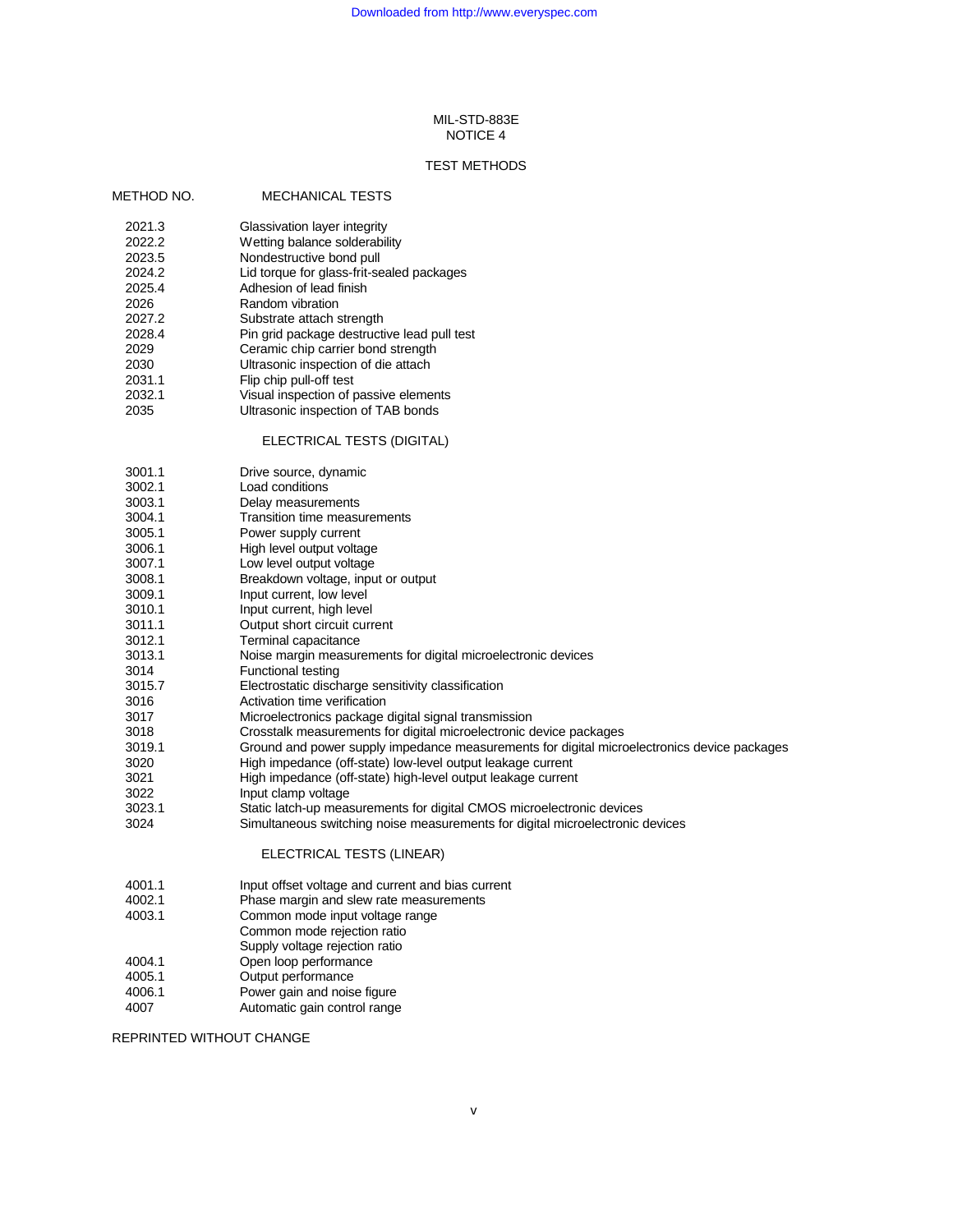#### MIL-STD-883E NOTICE 4 TEST METHODS

#### METHOD NO. TEST PROCEDURES

- 5001 Parameter mean value control<br>5002.1 Parameter distribution control
- Parameter distribution control
- 5003 Failure analysis procedures for microcircuits
- 5004.10 Screening procedures<br>5005.13 Qualification and qualit
- Qualification and quality conformance procedures
- 5006 Limit testing<br>5007.6 Wafer lot ac
- 
- 5007.6 Wafer lot acceptance<br>
\* 5008.9 Test procedures for hy 5008.9 Test procedures for hybrid and multichip microcircuits<br>5009.1 Destructive physical analysis
- 5009.1 Destructive physical analysis
- Test procedures for custom monolithic microcircuits
- 5011.4 Evaluation and acceptance procedures for polymeric adhesives.<br>5012.1 Fault coverage measurement for digital microcircuits.
- 5012.1 Fault coverage measurement for digital microcircuits.
- Wafer fabrication control and wafer acceptance procedures for processed GaAs wafers.

Supersedes page vi of MIL-STD-883E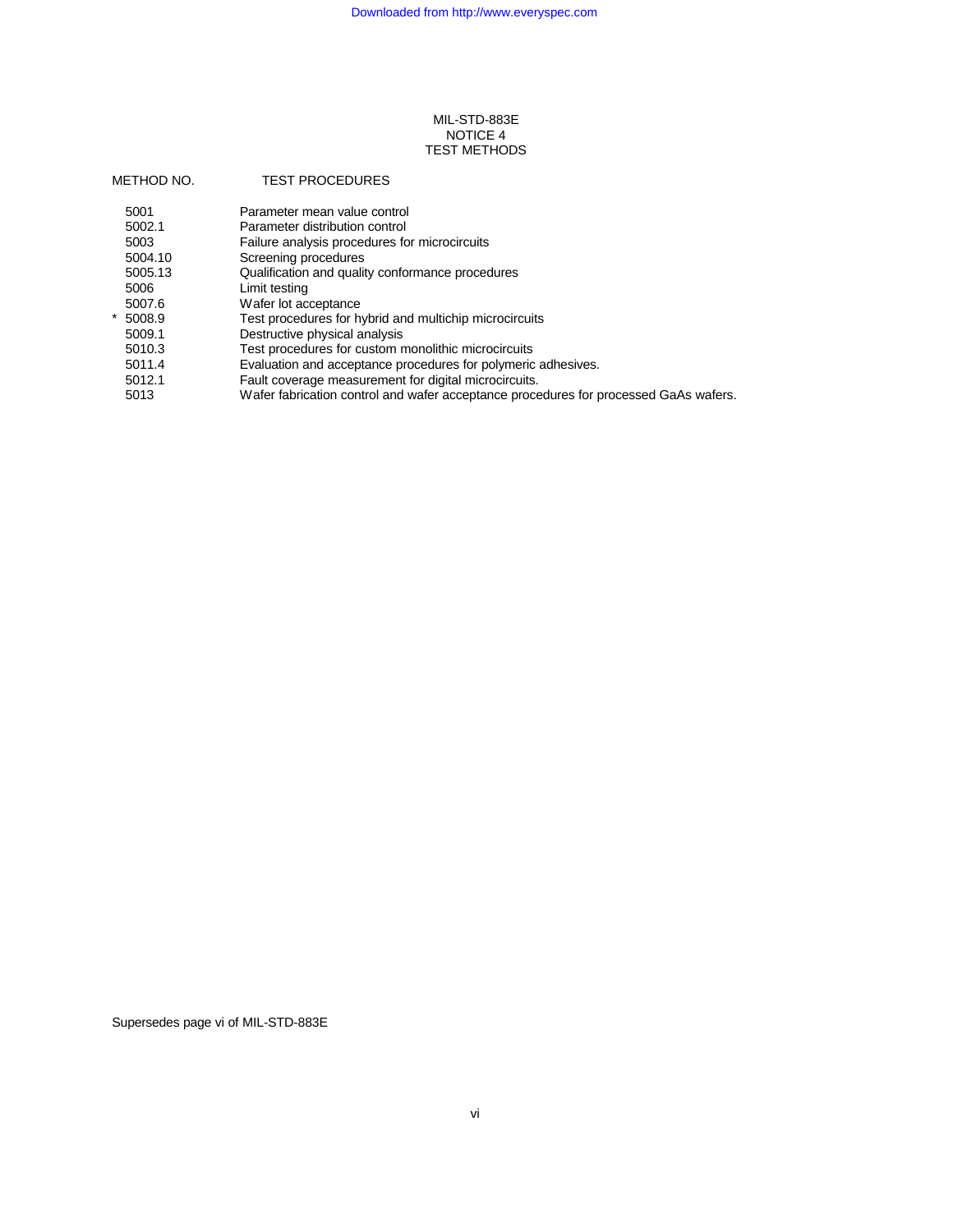### METHOD 1018.3

#### INTERNAL WATER-VAPOR CONTENT

1. PURPOSE. The purpose of this test is to measure the water-vapor content of the atmosphere inside a metal or ceramic hermetically-sealed device. It can be destructive (procedures 1 and 2) or nondestructive (procedure 3).

2. APPARATUS. The apparatus for the internal water-vapor content test shall be as follows for the chosen procedure:

2.1 Procedure 1. (Procedure 1 measures the water-vapor content of the device atmosphere by mass spectrometry.) The apparatus for procedure 1 shall consist of:

- a. A mass spectrometer meeting the following requirements:
	- \* (1) Spectra range. The mass spectrometer shall be capable of reading a minimum spectra range of 1 to 100 atomic mass units (AMUs).
	- (2) Detection limit. The mass spectrometer shall be capable of reproducibly detecting the specified moisture content for a given volume package with signal to noise ratio of 20 to 1 (i.e., for a specified limit of 5,000 ppmv, .01 cc, the mass spectrometer shall demonstrate a 250ppmv minimum detection limit to moisture for a package volume of .01 cc). The smallest volume shall be considered the worst case.
		- (3) Calibration. The calibration of the mass spectrometer shall be accomplished at the specified moisture limit  $(\pm 20)$ percent) using a package simulator which has the capability of generating at least three known volumes of gas  $±10$  percent on a repetitive basis by means of a continuous sample volume purge of known moisture content  $±10$ percent. Moisture content shall be established by the standard generation techniques (i.e., 2 pressure, divided flow, or cryogenic method). The dew point analyzer shall be recalibrated a minimum of once per year using equipment traceable to NIST or by a suitable commercial calibration services laboratory using equipment traceable to NIST standards. Calibration records shall be kept on a daily basis. Gas analysis results obtained by this method shall be considered valid only in the moisture range or limit bracketed by at least two (volume or concentration) calibration points (i.e., 5,000 ppmv between .01 - .1 cc or 1,000 - 5,000 ppmv between .01 - .1 cc). A best fit curve shall be used between volume calibration points. Systems not capable of bracketing may use an equivalent procedure as approved by the qualifying activity. Corrections of sensitivity factors deviating greater than 10 percent from the mean between calibration points shall be required.

Note: It is recommended that the percentage of water vapor contained in a gas flowing through the gas humidifier be compared to the dewpoint sensor reading for accuracy of the sensor. The following equation may be used to calculate the percent of water vapor contained in a gas flowing through the gas humidifier.

$$
\%H_2O = \frac{100(Pvmb)}{68.95 \text{ mb/psi} \cdot Pg + 1.33 \text{ mb/mm} Pa}, \text{where}
$$

 $P_v$  = vapor pressure of water in the GPH based on water temperature in degrees centigrade,

- $P_{g}$  = gauge pressure in psi, and
- $\tilde{P_a}$  = atmospheric pressure in mm Hg.
- \* (4) Calibration for other gases. Calibration shall be required for all gases found in concentrations greater than .01 percent by volume. As a minimum, this shall include all gases listed in 3.1c. The applicable gases shall be calibrated at approximately 1 percent concentrations as part of the yearly calibration requirements, with the exception of fluorocarbons, which may use a concentration of 200 ppmv, and nitrogen, which may use a concentration of greater than 80 percent.

METHOD 1018.3 18 December 2000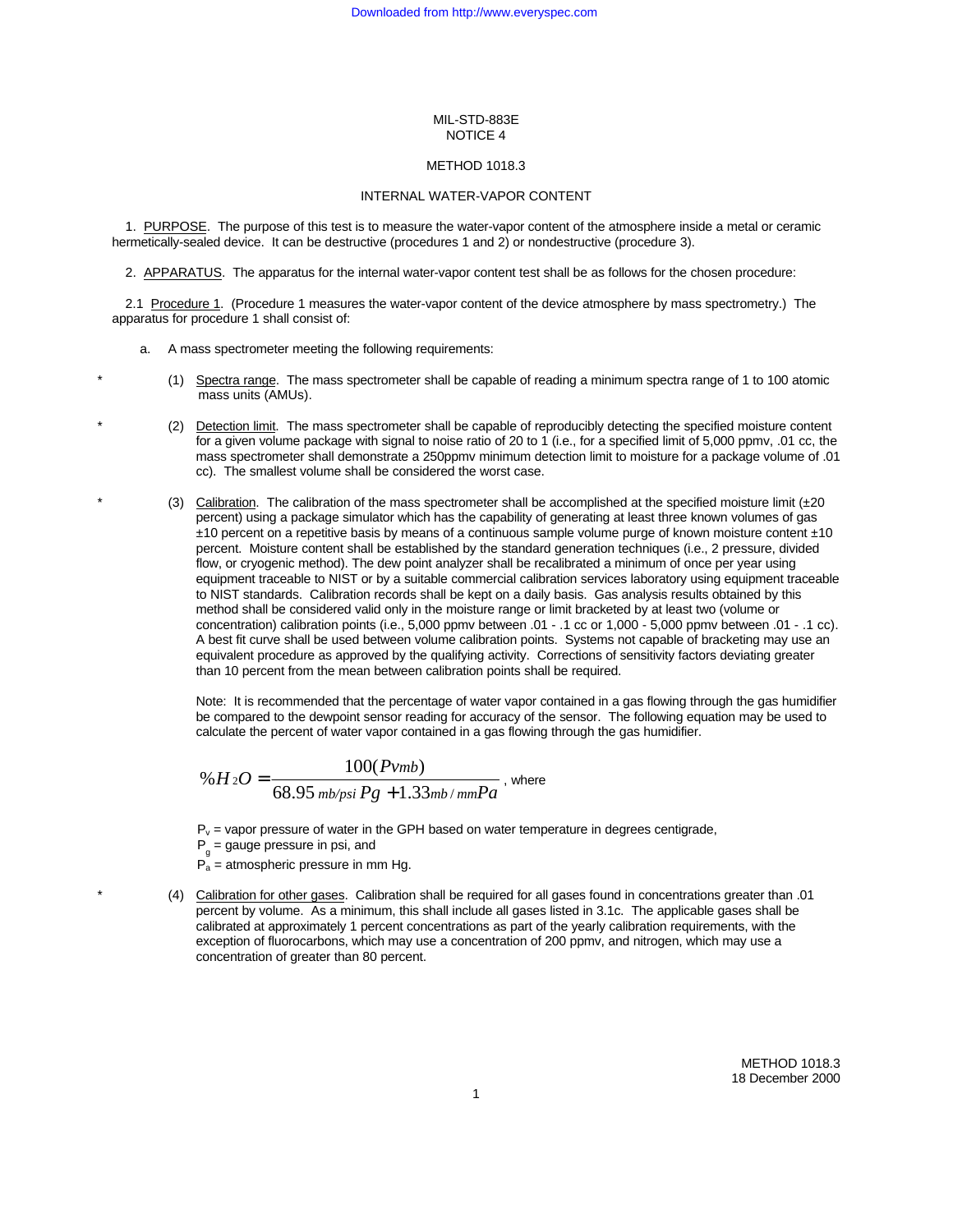- \* (5) Calibration check. The system calibration shall be checked on the day of test prior to any testing. This shall include checking the calibration by in-letting a 5000ppmv ±20% moisture calibration sample of the required volumes and comparing the result with the calibration sample. The resulting moisture reading shall be within 250 ppmv of the moisture level in the calibration sample. Calibration performed on the day of test prior to any testing may be substituted for this calibration check.
- b. A vacuum opening chamber which can contain the device and a vacuum transfer passage connecting the device to the mass spectrometer of 2.1a. The system shall be maintained at a stable temperature equal to or above the device temperature. The fixturing in the vacuum opening chamber shall position the specimen as required by the piercing arrangement of 2.1c, and maintain the device at 100°C ±5°C for a minimum of 10 minutes prior to piercing.

Note: A maximum 5 minute transfer time from prebake to hot insertion into apparatus shall be allowed. If 5 minutes is exceeded, device shall be returned to the prebake oven and prebake continued until device reaches 100°C ± 5°C.

For initial certification of systems or extension of suitability, device temperature on systems using an external fixture shall be characterized by placing a thermocouple into the cavity of a blank device of similar mass, internal volume, construction and size. This shall be a means for proving the device temperature has been maintained at 100 $^{\circ}$ C  $\pm$  5 $^{\circ}$ C for the minimum ten minutes. This also applies to devices prebaked in an external oven but tested with the external fixture to adjust for any temperature drop during the transfer. These records shall be maintained by the test laboratory.

- c. A piercing arrangement functioning within the opening chamber or transfer passage of 2.1b, which can pierce the specimen housing (without breaking the mass spectrometer chamber vacuum and without disturbing the package sealing medium), thus allowing the specimen's internal gases to escape into the chamber and mass spectrometer.
- NOTE: A sharp-pointed piercing tool, actuated from outside the chamber wall via a bellows to permit movement, should be used to pierce both metal and ceramic packages. For ceramic packages, the package lid or cover should be locally thinned by abrasion to facilitate localized piercing.

2.2 Procedure 2. (Procedure 2 measures the water-vapor content of the device atmosphere by integrating moisture picked up by a dry carrier gas at 50°C.) The apparatus for procedure 2 shall consist of:

- a. An integrating electronic detector and moisture sensor capable of reproducibly detecting a water-vapor content of 300 ±50 ppmv moisture for the package volume being tested. This shall be determined by dividing the absolute sensitivity in micrograms  $H<sub>2</sub>0$  by the computed weight of the gas in the device under test, and then correcting to ppmv.
- b. A piercing chamber or enclosure, connected to the integrating detector of 2.2a, which will contain the device specimen and maintain its temperature at 100°C ±5°C during measurements. The chamber shall position the specimen as required by the piercing arrangement. The piercing mechanism shall open the package in a manner which will allow the contained gas to be purged out by the carrier gas or removed by evacuation. The sensor and connection to the piercing chamber will be maintained at a temperature of 50°C ±2°C.

2.3 Procedure 3. (Procedure 3 measures the water-vapor content of the device atmosphere by measuring the response of a calibrated moisture sensor or an IC chip which is sealed within the device housing, with its electrical terminals available at the package exterior.) The apparatus for procedure 3 shall consist of one of the following:

a. A moisture sensor element and readout instrument capable of detecting a water-vapor content of 300  $\pm$ 50 ppmv while sensor is mounted inside a sealed device.

METHOD 1018.3 18 December 2000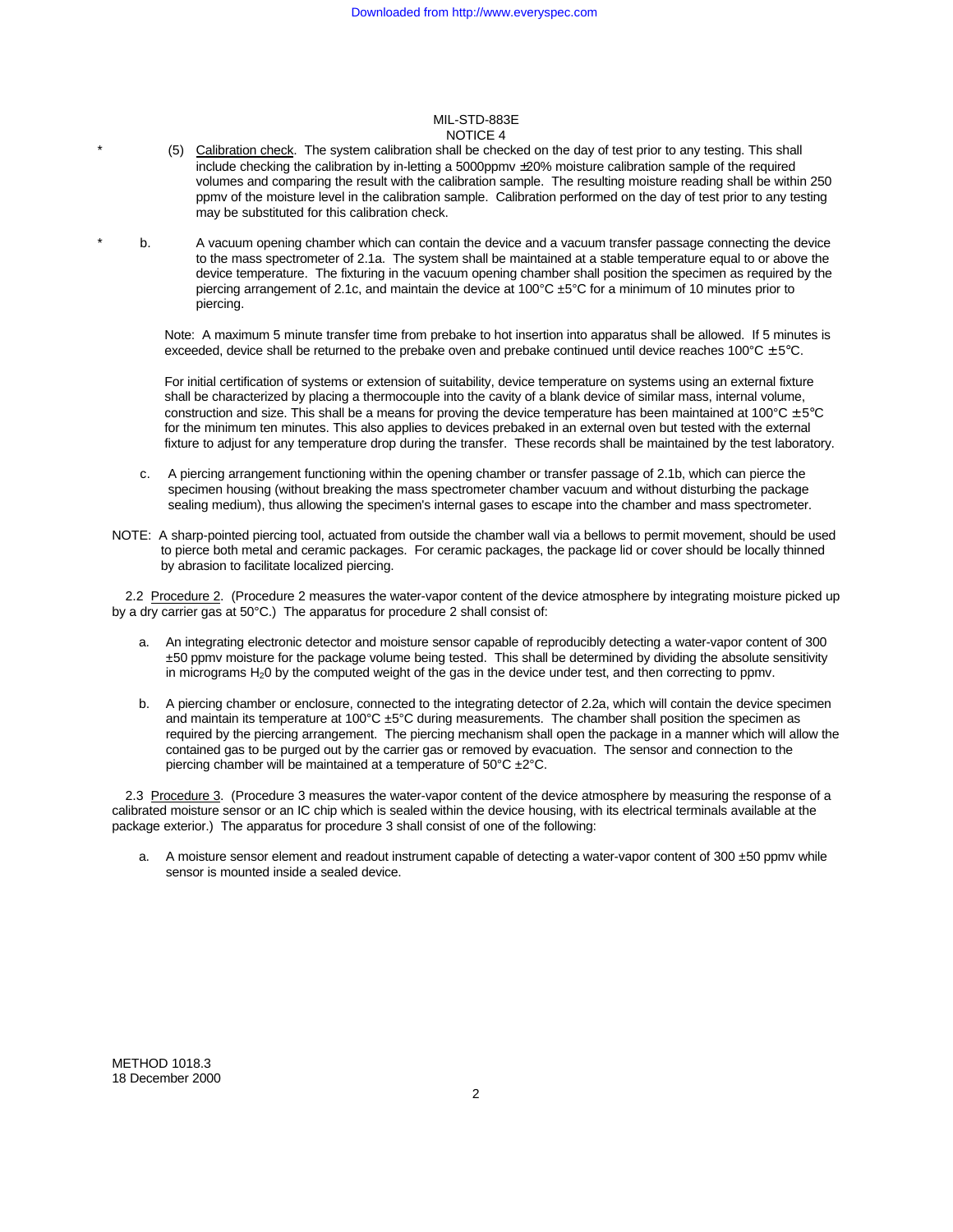- b. Metallization runs on the device being tested isolated by back-biased diodes which when connected as part of a bridge network can detect 2,000 ppmv within the cavity. The chip shall be cooled in a manner such that the chip surface is the coolest surface in the cavity. The device shall be cooled below dew point and then heated to room temperature as one complete test cycle.
- NOTE: Suitable types of sensors may include (among others) parallel or interdigitated metal stripes on an oxidized silicon chip, and porous anodized-aluminum structures with gold-surface electrodes.

Surface conductivity sensors may not be used in metal packages without external package wall insulation. When used, the sensor shall be the coolest surface in the cavity. It should be noted that some surface conductivity sensors require a higher ionic content than available in ultraclean CERDIP packages. In any case, correlation with mass spectrometer procedure 1 shall be established by clearly showing that the sensor reading can determine whether the cavity atmosphere has more or less than the specified moisture limit at 100°C.

3. PROCEDURE. The internal water-vapor content test shall be conducted in accordance with the requirement of procedure 1, procedure 2, or procedure 3. All devices shall be prebaked for 16-24 hours at 100°C ±5°C prior to hot insertion into apparatus. External ovens shall have a means to indicate if a power interuption occurs during the prebaking period and for how long the temperature drops below 100± 5°C. Devices baked in an external oven which loses power and whose temperature drops below 100± 5°C for more than 1 hour shall undergo another prebake to begin a minimum of 12 hours later.

Note: It is recommended that samples submitted to the labs shall include information about the manufacturing process including sealing temperature, sealing pressure, sealing gas, free internal cavity volume, lid thickness at puncture site, lid material, and the location of the puncture site.

3.1 Procedure 1. The device shall be hermetic in accordance with test method 1014, and free from any surface contaminants which may interfere with accurate water-vapor content measurement.

After device insertion, the device and chamber shall be pumped down and baked out at a temperature of 100 $^{\circ}$ C  $\pm$ 5 $^{\circ}$ C until the background pressure level will not prevent achieving the specified measurement accuracy and sensitivity. After pumpdown, the device case or lid shall be punctured and the following properties of the released gases shall be measured, using the mass spectrometer:

- a. The increase in chamber pressure as the gases are released by piercing the device package. A pressure rise of less than 50 percent of normal for that package volume and pressurization may indicate that (1) the puncture was not fully accomplished, (2) the device package was not sealed hermetically, or (3) does not contain the normal internal pressure.
- b. The water-vapor content of the released gases, as a percent by unit volume or parts per million volume (ppmv) of the total gas content.
- c. The proportions (by volume) of the other following gases: N<sub>2</sub>, He, Mass 69 (fluorocarbons), O<sub>2</sub>, Ar, H<sub>2</sub>, CO<sub>2</sub>, CH<sub>4</sub>, NH<sub>3</sub>, and other solvents, if available. Calculations shall be made and reported on all gases present greater than .01 percent by volume. Data reduction shall be performed in a manner which will preclude the cracking pattern interference from other gas specie in the calculations of moisture content. Data shall be corrected for any system dependent matrix effects such as the presence of hydrogen in the internal ambient.
	- 3.1.1 Failure criteria.
		- a. A device which has a water-vapor content greater than the specified maximum value shall constitute a failure.
		- b. A device which exhibits an abnormally low total gas content, as defined in 3.1a, shall constitute a failure, if it is not replaced. Such a device may be replaced by another device from the same population; if the replacement device exhibits normal total gas content for its type, neither it nor the original device shall constitute a failure for this cause.

METHOD 1018.3 18 December 2000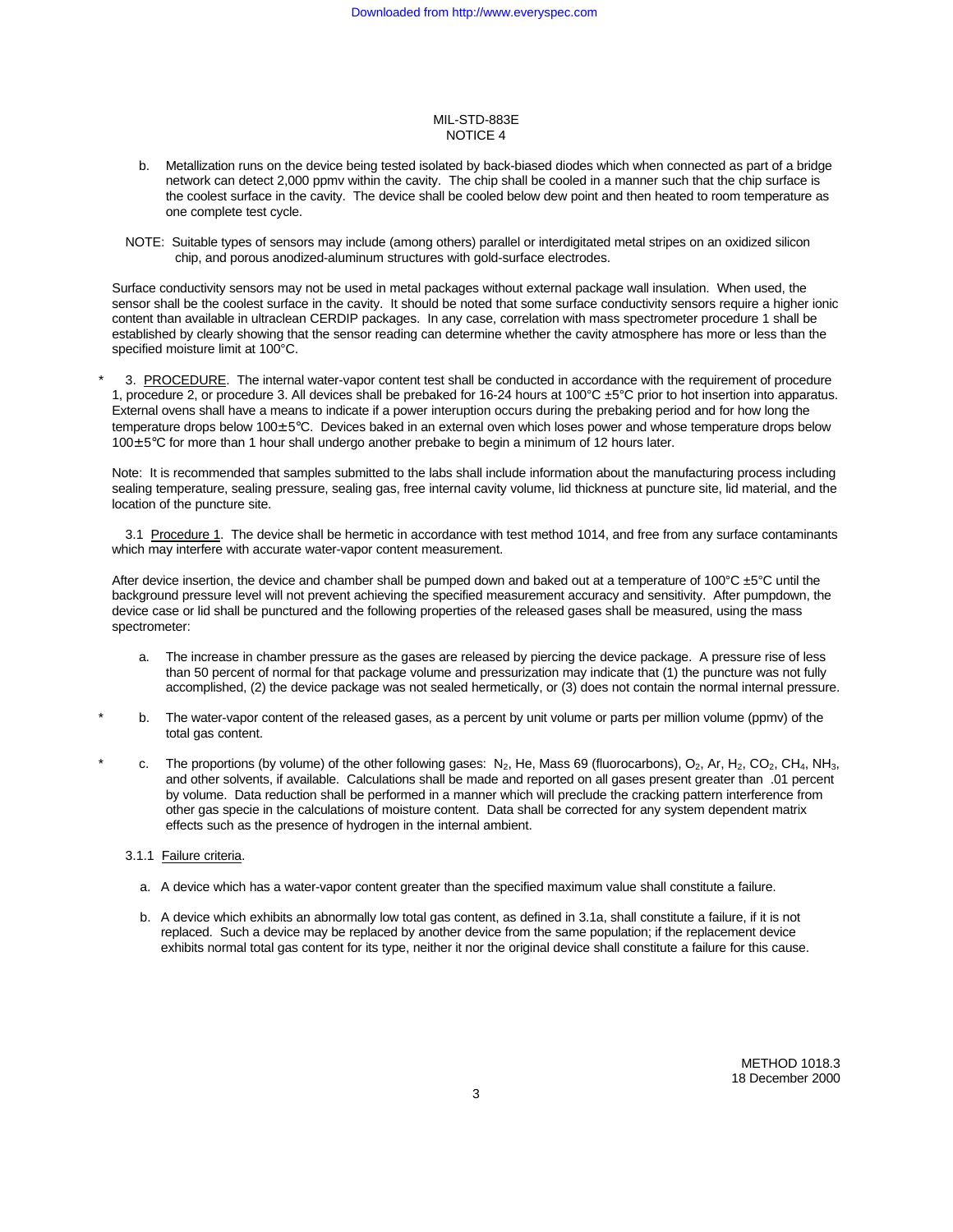3.2 Procedure 2. The device shall be hermetic in accordance with test method 1014, and free from any surface contaminants which may interfere with accurate water-vapor content measurement.

After device insertion into the piercing chamber, gas shall be flowed through the system until a stable base-line value of the detector output is attained. With the gas flow continuing, the device package shall then be pierced so that a portion of the purge gas flows through the package under test and the evolved moisture integrated until the base-line detector reading is again reached. An alternative allows the package gas to be transferred to a holding chamber which contains a moisture sensor and a pressure indicator. System is calibrated by injecting a known quantity of moisture or opening a package of known moisture content.

#### 3.2.1 Failure criteria.

- a. A device which has a water-vapor content (by volume) greater than the specified maximum value shall constitute a failure.
- b. After removal from the piercing chamber, the device shall be inspected to ascertain that the package has been fully opened. A device package which was not pierced shall constitute a failure, if the test is not performed on another device from the same population; if this retest sample or replacement is demonstrated to be pierced and meets the specified water-vapor content criteria, the specimen shall be considered to have passed the test.
- c. A package which is a leaker in the purge case will be wet and counted as a failure. In the case of evacuation, a normal pressure rise shall be measured as in 3.1a.

3.3 Procedure 3. The moisture sensor shall be calibrated in an atmosphere of known water-vapor content, such as that established by a saturated solution of an appropriate salt or dilution flow stream. It shall be demonstrated that the sensor calibration can be verified after package seal or that post seal calibration of the sensor by lid removal is an acceptable procedure.

The moisture sensor shall be sealed in the device package or, when specified, in a dummy package of the same type. This sealing shall be done under the same processes, with the same die attach materials and in the same facilities during the same time period as the device population being tested.

The water-vapor content measurement shall be made, at 100°C or below, by measuring the moisture sensor response. Correlation with procedure 1 shall be accomplished before suitability of the sensor for procedure 3 is granted. It shall be shown the package ambient and sensor surface are free from any contaminating materials such as organic solvents which might result in a lower than usual moisture reading.

3.3.1 Failure criteria. A specimen which has a water-vapor content greater than the specified maximum value shall constitute a failure.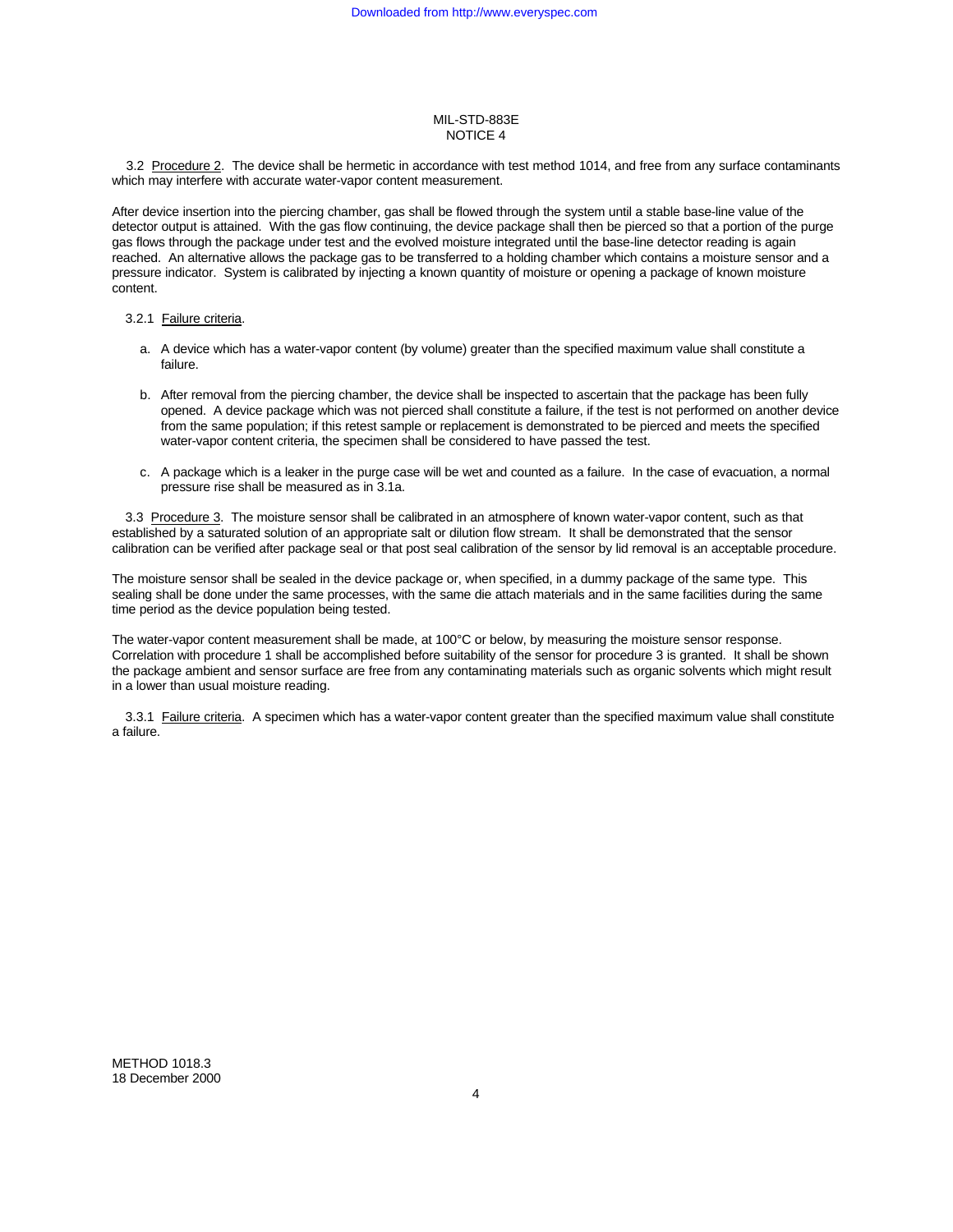4. IMPLEMENTATION. Suitability for performing method 1018 analysis is granted by the qualifying activity for specific limits and volumes. Method 1018 calibration procedures and the suitability survey are designed to guarantee ±20 percent lab-to-lab correlation in making a determination whether the sample passes or fails the specified limit. Water vapor contents reported either above or below the (water vapor content - volume) range of suitability are not certified as correlatable values. This out of specification data has meaning only in a relative sense and only when one laboratory's results are being compared. The specification limit of 5,000 ppmv shall apply to all package volumes, with the following correction factors permitted, to be used provided they are documented and shown to be applicable:

For package volumes less than .01 cc internal free volume which are sealed while heated in a furnace:

273 273 +  $=\frac{T_{r}+T_{r}}{T_{r}}$ *s*  $T = \frac{I}{T_s}$  $C_T = \frac{T_r + 273}{T_r - 273}$ , where C<sub>T</sub> = correction factor (temperature), T<sub>r</sub> = room temperature (°C), T<sub>s</sub> = sealing temperature (°C).

For package volumes of any size sealed under vacuum conditions:

*a*  $P = \frac{I_s}{P_a}$  $C_p = \frac{P_s}{P}$ ,  $C_P$  = correction factor (pressure),  $P_s$  = sealing pressure,  $P_a$  = atmospheric pressure (pressures may be in Torr or

mm Hg).

The correction factor, if used, shall be applied as follows:

Water Vapor (Corrected) = Water Vapor (Measured) x  $C_x$ , where  $C_x$  is the applicable correction factor.

The range of suitability for each laboratory will be extended by the qualifying activity when the analytical laboratories demonstrate an expanded capability. Information on current analytical laboratory suitability status can be obtained by contacting DSCC-VQ.

- 5. SUMMARY. The following details shall be specified in the applicable acquisition document:
	- a. The procedure (1, 2, or 3) when a specific procedure is to be used (see 3).
	- b. The maximum allowable water-vapor content falling within the range of suitability as specified in test method 5005, 5008, 5010, or general specifications MIL-PRF-38534 or MIL-PRF-38535.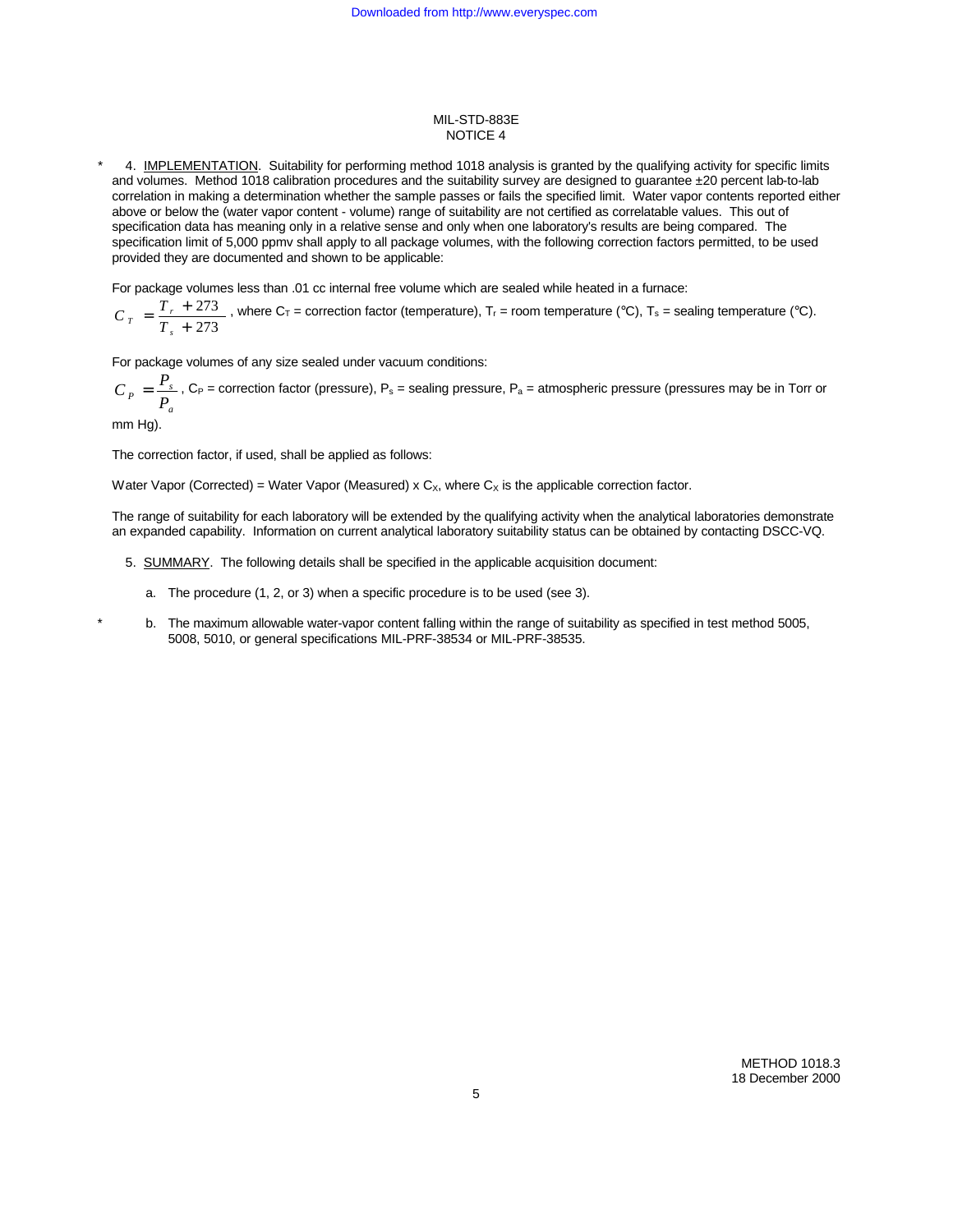This page intentionally blank.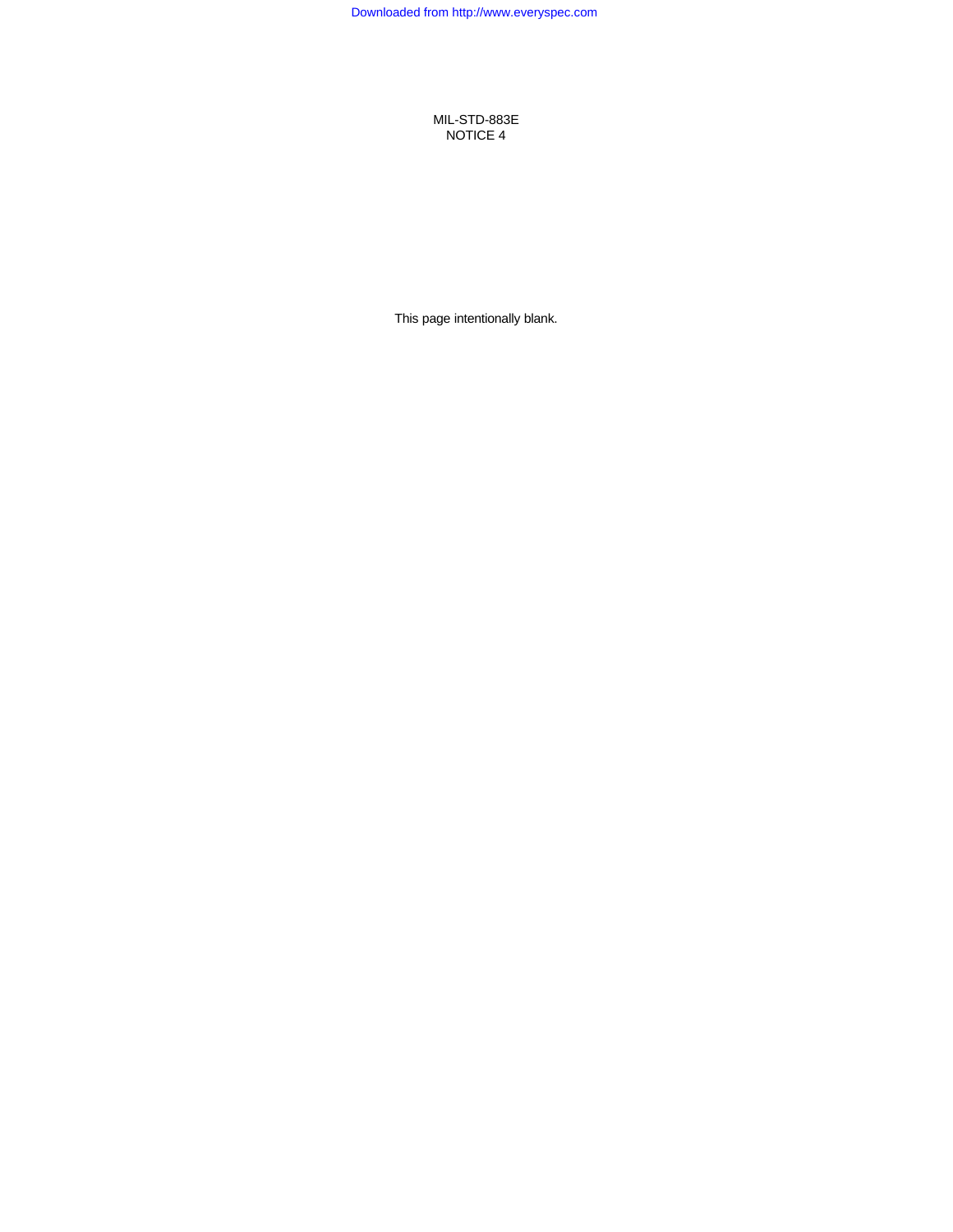Downloaded from http://www.everyspec.com

MIL-STD-883E NOTICE 4



FIGURE 2003-2. Nonwetting.

REPRINTED WITHOUT CHANGE

METHOD 2003.7 15 November 1991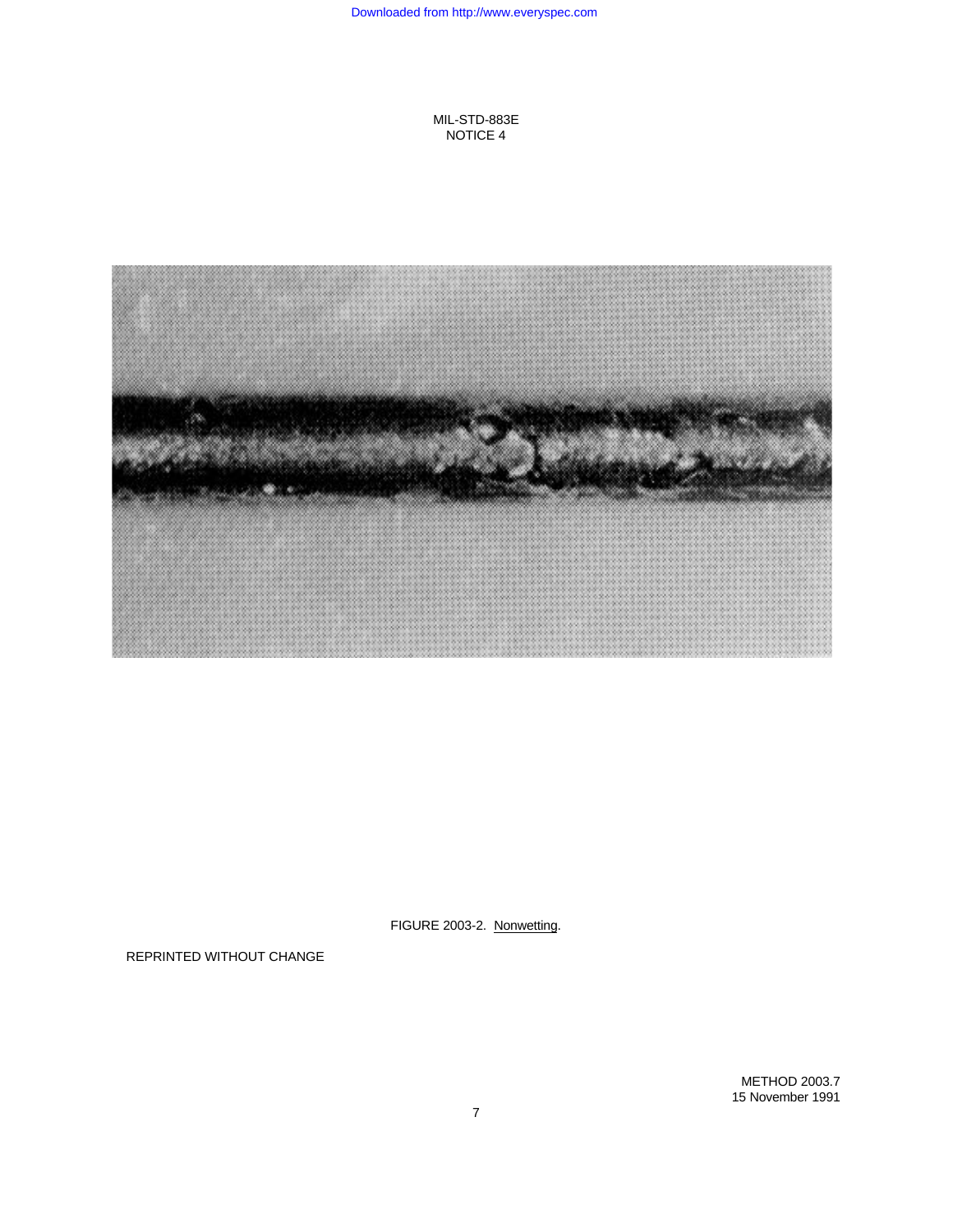How to use this chart:

- 1. The chart is set-up for .5 inch long leads.
- 2. View the entire circumference of the lead.
- 3. Locate the lead diameter on the left side of the chart.
- 4. Locate the diameter of the void on the top of the chart.

|       | 0.001 | 0.003 | 0.005 | 0.010 | 0.015 | 0.020 | 0.030 | 0.040 |
|-------|-------|-------|-------|-------|-------|-------|-------|-------|
| 0.010 | 1000  | 111   | 40    | 10    | 4.4   | 2.5   | 1.10  | 0.62  |
| 0.015 | 1500  | 167   | 60    | 15    | 6.6   | 3.75  | 1.60  | 0.937 |
| 0.020 | 2000  | 222   | 80    | 20    | 8.8   | 5     | 2.22  | 1.25  |
| 0.030 | 3000  | 333   | 120   | 30    | 13.0  | 7.5   | 3.33  | 1.87  |
| 0.040 | 4000  | 444   | 160   | 40    | 17.7  | 10    | 4.44  | 2.50  |
| 0.050 | 5000  | 555   | 200   | 50    | 22.0  | 12.5  | 5.55  | 3.12  |
| 0.060 | 6000  | 666   | 240   | 60    | 26.6  | 15    | 6.66  | 3.75  |

Examples for less than .5 inch leads:

- A. Lead length  $= 0.350$ .
- B.  $0.350/0.500 = 0.700$ .
- C. To determine the number of acceptable voids, multiply the number of voids on the chart by 0.700.
- \* D. For a .001 inch void on a 0.010 inch diameter lead = 700 voids.
	- E. For leads greater than 1.0 inch in length, see 4.5.

FIGURE 2003-3. Solderability evaluation guidelines.

Supersedes page 8 of MIL-STD-883E

METHOD 2003.7 15 November 1991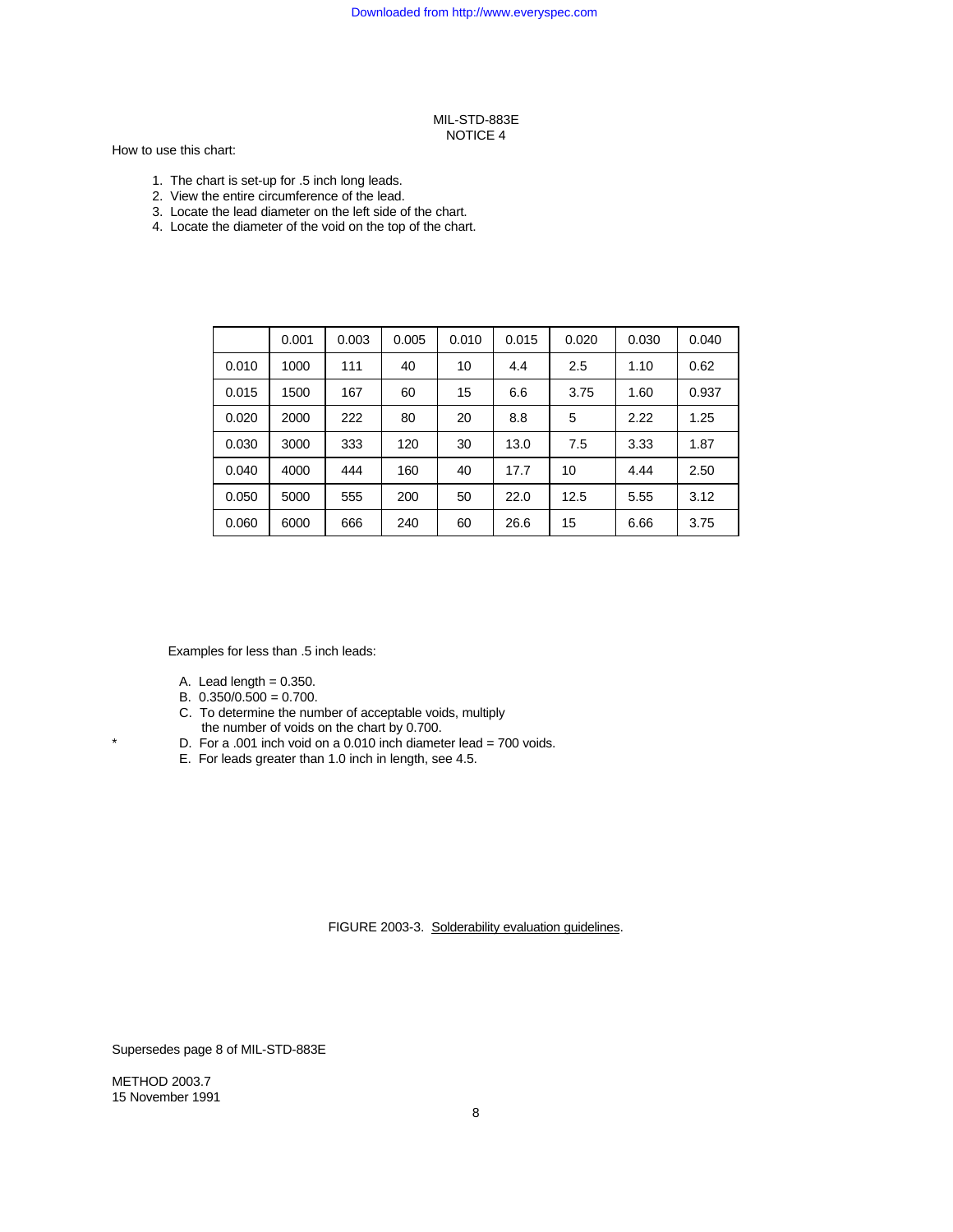Condition A Condition B<br>
Class level S Class Condition B

Class level B

- h. Bonds where more than 25 percent of the bond is located on die mounting material.
- i. Any evidence of repair of conductors by bridging with additional material.
- j. Bonds on foreign material.
- k. Intermetallic formation extending radially more than 0.1 mil completely around the periphery of that portion of the gold bond located on metal.

3.2.1.5 Rebonding of monolithic devices. Rebonding of monolithic microcircuits, may be done with the following limitations. No device shall be acceptable that exhibits:

- a. Rebond over exposed passivation or over metal which shows evidence of peeling. More than one rebond attempt at any design bond location. Rebonds that touch an area of exposed oxide caused by lifted metal.
- b. A bond on top of, or partially on top of, another b. Bond along side or partially on top of bond, bond wire tail, or residual segment of wire. another bond, bond wire tail or residual
	- segment of wire, when the overlap width is greater than 25 percent.
- c. Rebond attempts that exceed 10 percent of the total number of bonds in the microcircuit. (e.g., for a 28 lead wire bonded package there are 56 bonds. A bond of one end of a wire shall count as a single attempt. A replacement of a wire bonded at both ends, counts as two rebond attempts.)

NOTE: For class level B only. Bond-offs required to clear the bonder after an unsuccessful first bond attempt are not considered as rebonds provided they can be identified as bond-offs.

d. Missing or extra wires.

REPRINTED WITHOUT CHANGE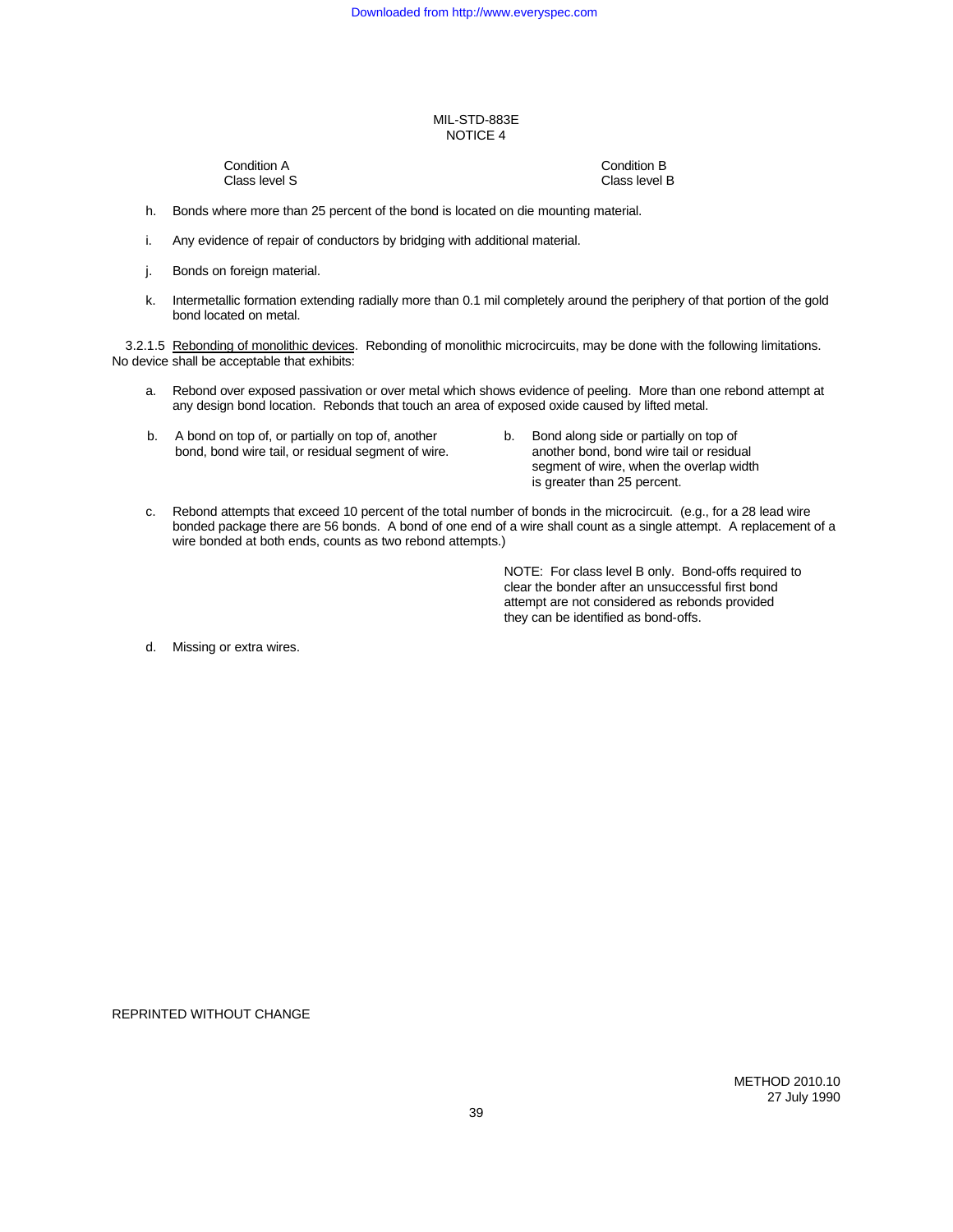Condition A Condition B Class level S Class level B

- 3.2.2 Internal wires. During inspection for the requirements of 3.2.2, each device shall be viewed at any angle necessary to determine full compliance to this specification, without damaging the device. No device shall be acceptable that exhibits:
	- a. Any wire with a separation of less than two wire a. Any wire with a separation of less than one diameters to unglassivated operating metal, other wire diameter to unglassivated operating<br>bonds, another wire (common wires excluded), other metal, other bonds, another wire (common bonds, another wire (common wires excluded), other package post, unglassivated die area (except for wires excluded), other package post, wires or pads which are at the die or substrate unglassivated die area (except for wires or potential), or any portion of the package parameters and pads which are at the die or substrate potential), or any portion of the package parameters pads which are at the die or substrate including the plane of the lid to be attached.<br>
	potential), or any conductive portion of the including the plane of the lid to be attached.

NOTE: For condition A only. Within a 5.0 mil NOTE: For condition B only. Within a radial distance from the perimeter of the bond 10.0 mil radial distance from the perimeter on the die the separation shall be 1.0 mil<br>minimum.<br>must be visible.

package or the plane of the lid to be attached.

must be visible.

NOTE: For SOS devices, exclude the unglassivated insulator areas.

- b. Nicks, bends, cuts, crimps, scoring, or neckdown in any wire that reduces the wire diameter by more than 25 percent.
- c. Tearing at the junction of the wire and bond.
- d. Any wire making a straight line run from a die bonding pad to a package post that has no arc.

Supersedes page 40 of MIL-STD-883E.

METHOD 2010.10 27 July 1990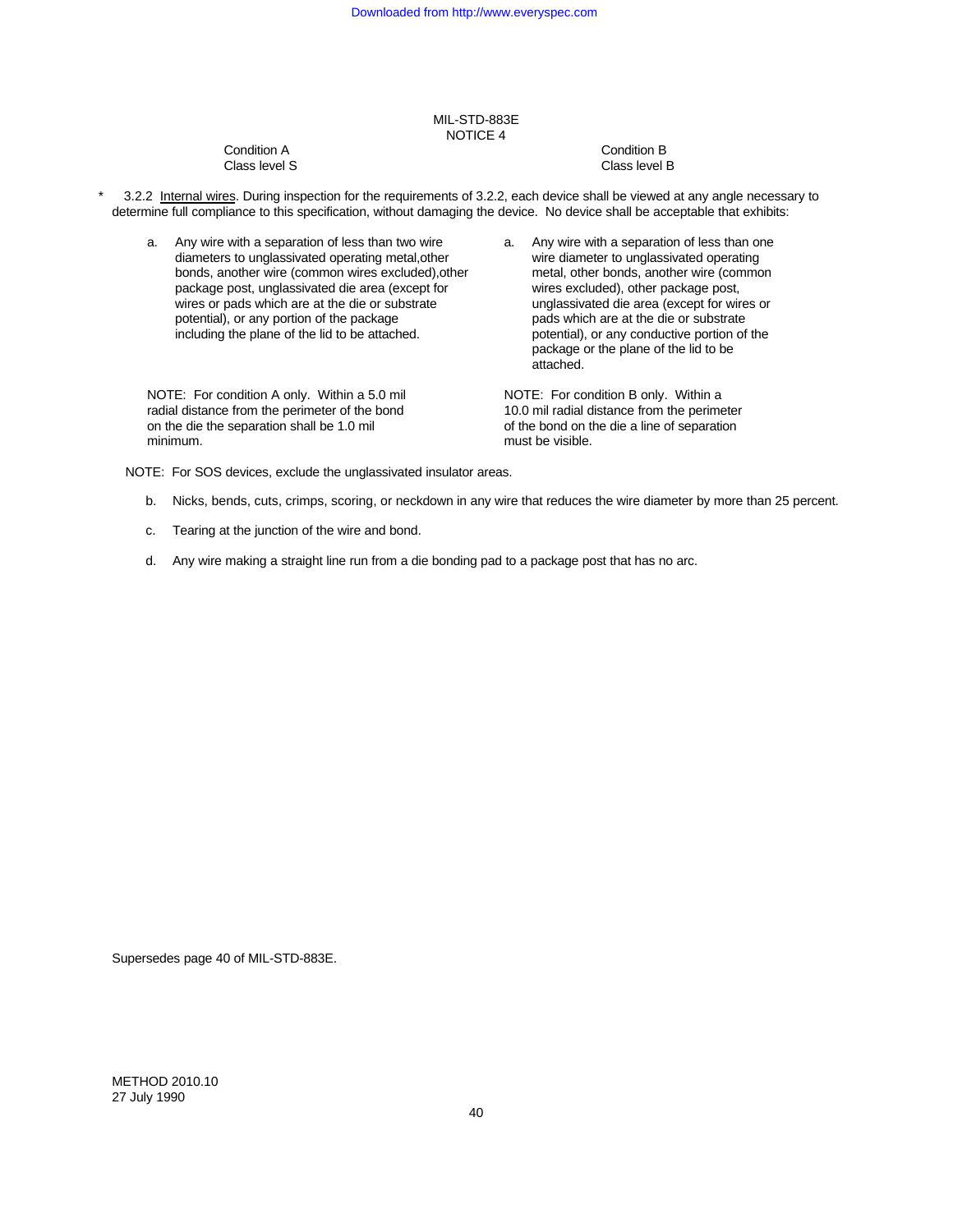#### METHOD 2011.7

#### BOND STRENGTH (DESTRUCTIVE BOND PULL TEST)

1. PURPOSE. The purpose of this test is to measure bond strengths, evaluate bond strength distributions, or determine compliance with specified bond strength requirements of the applicable acquisition document. This test may be applied to the wire-to-die bond, wire-to-substrate bond, or the wire-to-package lead bond inside the package of wire-connected microelectronic devices bonded by soldering, thermocompression, ultrasonic, or related techniques. It may also be applied to bonds external to the device such as those from device terminals-to-substrate or wiring board or to internal bonds between die and substrate in non-wire-bonded device configurations such as beam lead or flip chip devices.

2. APPARATUS. The apparatus for this test shall consist of suitable equipment for applying the specified stress to the bond, lead wire or terminal as required in the specified test condition. A calibrated measurement and indication of the applied stress in grams force (gf) shall be provided by equipment capable of measuring stresses up to twice the specified minimum limit value, with an accuracy of  $\pm 5$  percent or  $\pm 0.3$  gf, whichever is the greater tolerance.

3. PROCEDURE. The test shall be conducted using the test condition specified in the applicable acquisition document consistent with the particular device construction. All bond pulls shall be counted and the specified sampling, acceptance, and added sample provisions shall be observed, as applicable. Unless otherwise specified, for conditions A, C, and D, the sample size number specified for the bond strength test shall determine the minimum sample size in terms of the minimum number of bond pulls to be accomplished rather than the number of complete devices in the sample, except that the required number of bond pulls shall be randomly selected from a minimum of 4 devices. Bond pulls in accordance with test conditions D, F, G, and H, while involving two or more bonds shall count as a single pull for bond strength and sample size number purposes. Unless otherwise specified, for conditions F, G, and H the sample size number specified shall determine the number of die to be tested (not bonds). For hybrid or multichip devices (all conditions), a minimum of 4 die or use all die if four are not available on a minimum of 2 completed devices shall be used. Where there is any adhesive, encapsulant or other material under, on or surrounding the die such as to increase the apparent bond strength, the bond strength test shall be performed prior to application.

When flip chip or beam-lead chips are bonded to substrates other than those in completed devices, the following conditions shall apply:

- a. The sample of chips for this test shall be taken at random from the same chip population as that used in the completed devices that they are intended to represent.
- b. The chips for this test shall be bonded on the same bonding apparatus as the completed devices, during the time period within which the completed devices are bonded.
- c. The test chip substrates shall be processed, metallized, and handled identically with the completed device substrates, during the same time period within which the completed device substrates are processed.

#### 3.1 Test conditions:

3.1.1 Test condition A - Bond peel. This test is normally employed for bonds external to the device package. The lead or terminal and the device package shall be gripped or clamped in such a manner that a peeling stress is exerted with the specified angle between the lead or terminal and the board or substrate. Unless otherwise specified, an angle of 90 degrees shall be used. When a failure occurs, the force causing the failure and the failure category shall be recorded.

3.1.2 Test condition C - Wire pull (single bond). This test is normally employed for internal bonds at the die or substrate and the lead frame of microelectronic devices. The wire connecting the die or substrate shall be cut so as to provide two ends accessible for pull test. In the case of short wire runs, it may be necessary to cut the wire close to one termination in order to allow pull test at the opposite termination. The wire shall be gripped in a suitable device and simple pulling action applied to the wire or to the device (with the wire clamped) in such a manner that the force is applied approximately normal to the surface of the die or substrate. When a failure occurs, the force causing the failure and the failure category shall be recorded.

Supersedes page 1 of MIL-STD-883E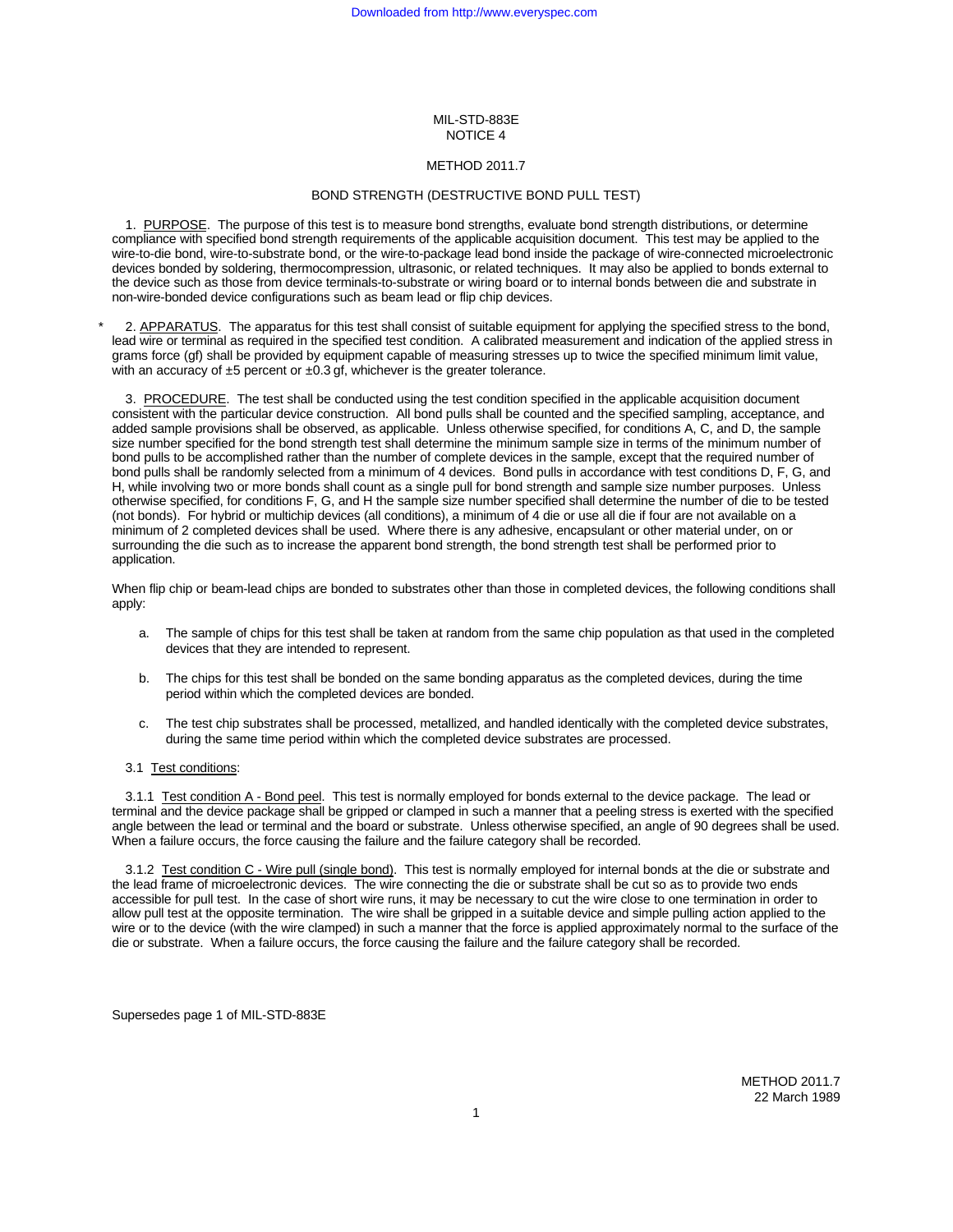3.1.3 Test condition D - Wire pull (double bond). This procedure is identical to that of test condition C, except that the pull is applied by inserting a hook under the lead wire (attached to die, substrate or header or both ends) with the device clamped and the pulling force applied approximately in the center of the wire in a direction approximately normal to the die or substrate surface or approximately normal to a straight line between the bonds. When a failure occurs, the force causing the failure and the failure category shall be recorded. The minimum bond strength shall be taken from table I. Figure 2011-1 may be used for wire diameters not specified in table I. For wire diameter or equivalent cross section >0.005 inch, where a hook will not fit under the wire, a suitable clamp can be used in lieu of a hook.

3.1.4 Test condition F - Bond shear (flip chip). This test is normally employed for internal bonds between a semiconductor die and a substrate to which it is attached in a face-bonded configuration. It may also be used to test the bonds between a substrate and an intermediate carrier or secondary substrate to which the die is mounted. A suitable tool or wedge shall be brought in contact with the die (or carrier) at a point just above the primary substrate and a force applied perpendicular to one edge of the die (or carrier) and parallel to the primary substrate, to cause bond failure by shear. When a failure occurs, the force at the time of failure, and the failure category shall be recorded.

3.1.5 Test condition G - Push-off test (beam lead). This test is normally employed for process control and is used on a sample of semiconductor die bonded to a specially prepared substrate. Therefore, it cannot be used for random sampling of production or inspection lots. A metallized substrate containing a hole shall be employed. The hole appropriately centered, shall be sufficiently large to provide clearance for a push tool, but not large enough to interfere with the bonding areas. The push tool shall be sufficiently large to minimize device cracking during testing, but not large enough to contact the beam leads in the anchor bond area. Proceed with push-off tests as follows: The substrate shall be rigidly held and the push tool inserted through the hole. The contact of the push tool to the silicon device shall be made without appreciable impact (less than 0.01 inch/minute (0.254 mm/minute ) and forced against the underside of the bonded device at a constant rate. When failure occurs, the force at the time of failure, and the failure category shall be recorded.

3.1.6 Test condition H - Pull-off test (beam lead). This test is normally employed on a sample basis on beam lead devices which have been bonded down on a ceramic or other suitable substrate. The calibrated pull-off apparatus (see 2) shall include a pull-off rod (for instance, a current loop of nichrome or Kovar wire) to make connection with a hard setting adhesive material (for instance, heat sensitive polyvinyl acetate resin glue) on the back (top side) of the beam lead die. The substrate shall be rigidly installed in the pull-off fixture and the pull-off rod shall make firm mechanical connection to the adhesive material. The device shall be pulled within 5 degrees of the normal to at least the calculated force (see 3.2), or until the die is at 2.54 mm (0.10 inch) above the substrate. When a failure occurs, the force at the time of failure, the calculated force limit, and the failure category shall be recorded.

3.2 Failure criteria. Any bond pull which results in separation under an applied stress less than that indicated in table I as the required minimum bond strength for the indicated test condition, composition, and construction shall constitute a failure.

3.2.1 Failure category. Failure categories are as follows: When specified, the stress required to achieve separation and the category of separation or failure shall be recorded.

- a. For internal wire bonds:
	- (a-1) Wire break at neckdown point (reduction of cross section due to bonding process).
	- (a-2) Wire break at point other than neckdown.
	- (a-3) Failure in bond (interface between wire and metallization) at die.
	- (a-4) Failure in bond (interface between wire and metallization) at substrate, package post, or other than die.
	- (a-5) Lifted metallization from die.
	- (a-6) Lifted metallization from substrate or package post.
	- (a-7) Fracture of die.
	- (a-8) Fracture of substrate.

REPRINTED WITHOUT CHANGE

METHOD 2011.7 22 March 1989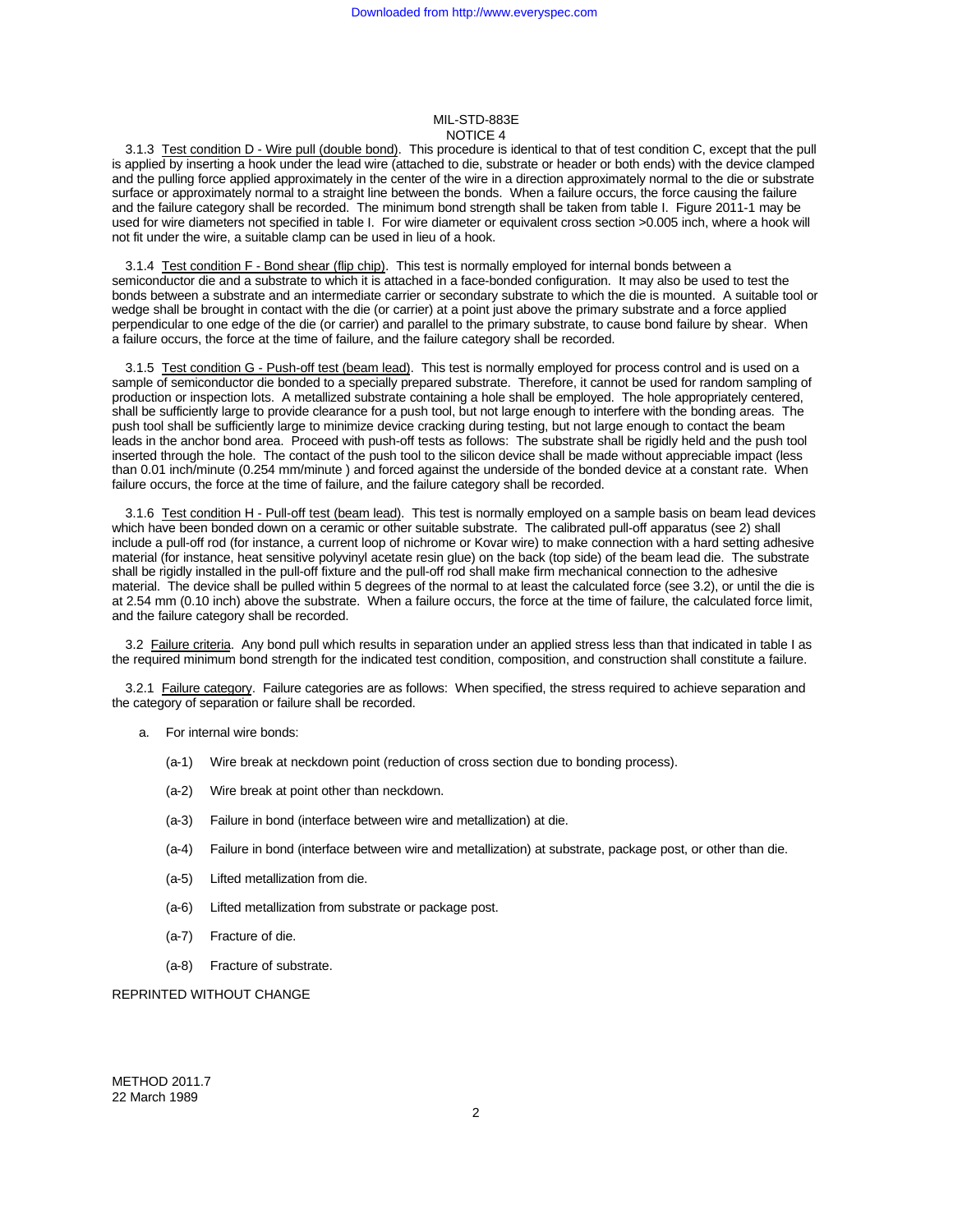#### METHOD 2015.13

#### RESISTANCE TO SOLVENTS

1. PURPOSE. The purpose of this test is to verify that the markings will not become illegible on the component parts when subjected to solvents. The solvents will not cause deleterious, mechanical or electrical damage, or deterioration of the materials or finishes.

1.1 Formulation of solvents. The formulation of solvents herein is considered typical and representative of the desired stringency as far as the usual coatings and markings are concerned. Many available solvents which could be used are either not sufficiently active, too stringent, or even dangerous to humans when in direct contact or when the fumes are inhaled.

1.2 Check for conflicts. When this test is referenced, care should be exercised to assure that conflicting requirements, as far as the properties of the specified finishes and markings are concerned, are not invoked.

#### 2. MATERIALS.

- 2.1 Solvent solutions. The solvent solutions used in this test shall consist of the following: 1/
	- a. At 20-30°C a mixture consisting of the following:
		- (1) One part by volume of an aliphatic alcohol and/or aliphatic ester, USP grade or better.
		- (2) Three parts by volume of mineral spirits in accordance with A-A-2904, type II, previously designated as TT-T-291, type II, grade A, or three parts by volume of a mixture of 80 percent by volume of kerosene and 20 percent by volume of ethylbenzene.
	- b. A semiaqueous or nonaqueous based organic solvent e.g., a terpene or heterocyclic compound. 2/
	- c. This solvent has been deleted. When a suitable replacement for this solvent has been found, it will be added as solution c.
	- d. At 63°C to 70°C, a mixture consisting of the following: 1/
		- (1) 42 parts by volume of deionized water.
		- (2) 1 part by volume of propylene glycol monomethyl ether.
		- (3) 1 part by volume of monoethanolamine or equivalent inorganic base to achieve the same pH.

2.1.1 Solvent solutions, safety aspects. Solvent solutions listed in a through d above exhibit some potential for health and safety hazards. The following safety precautions should be observed:

- a. Avoid contact with eyes.
- b. Avoid prolonged contact with skin.
- c. Provide adequate ventilation.
- d. Avoid open flame.

l

- e. Avoid contact with very hot surfaces.
- 1/ Normal safety precautions for handling these solutions (e.g., same as those for diluted ammonium hydroxide) based on O.S.H.A rules for Monoethanolamine or other precautionary measures with regard to flash point, toxicity, etc.
- 2/ Or any EPA demonstrated equivalent. When using EPA approved alternative solutions for test, the device manufacturer should consider the recommended temperature for cleaning specified by the solvent supplier.

METHOD 2015.13 18 December 2000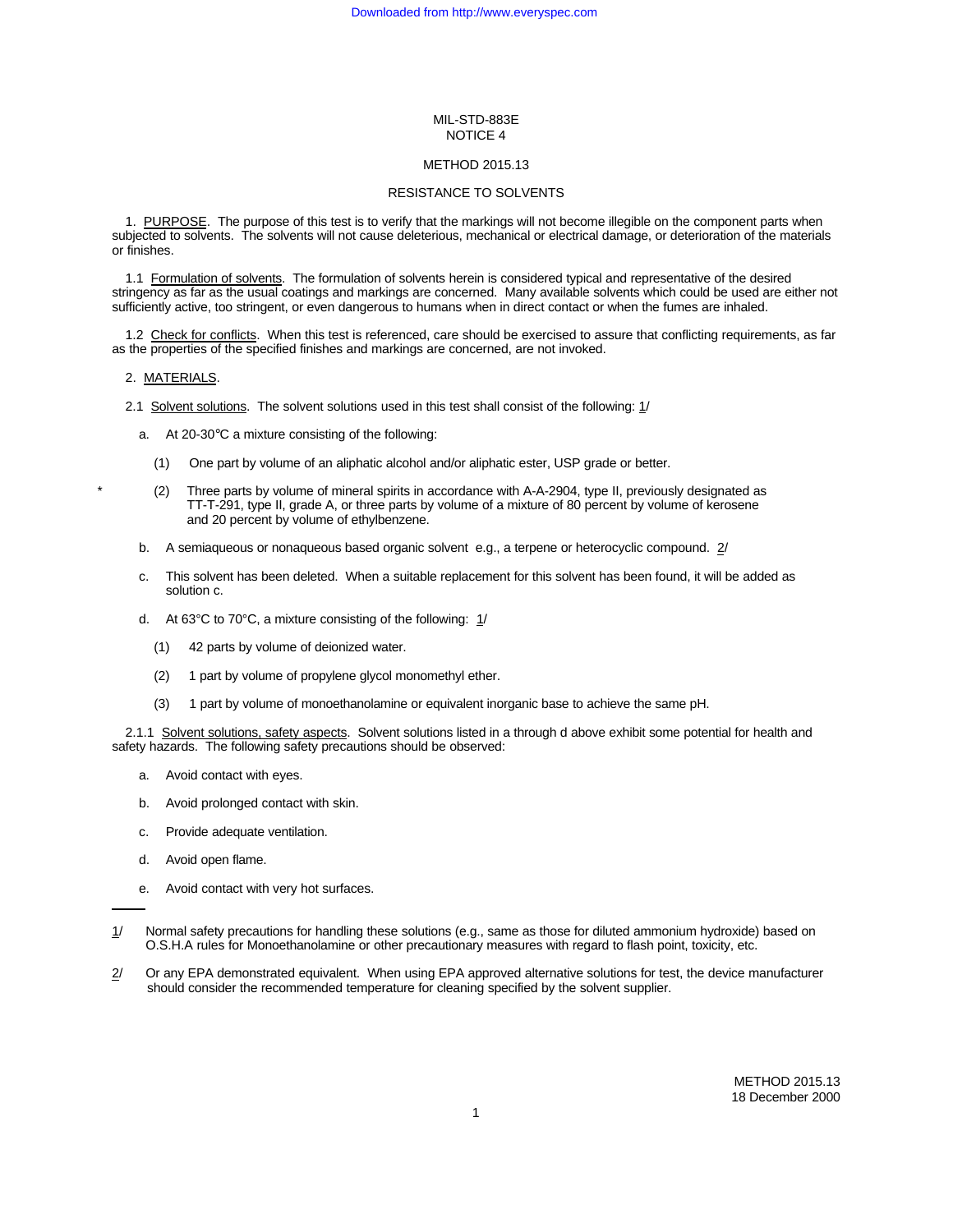2.2 Vessel. The vessel shall be a container made of inert material, and of sufficient size to permit complete immersion of the specimens in the solvent solutions specified in 2.1.

2.3 Brush. The brush shall be a toothbrush with a handle made of a nonreactive material. The brush shall have three long rows of hard bristles, the free ends of which shall lie substantially in the same plane. The toothbrush shall be used exclusively with a single solvent and when there is any evidence of softening, bending, wear, or loss of bristles, it shall be discarded.

3. PROCEDURE. The specimens subjected to this test shall be divided into three equal groups. Each group shall be individually subjected to one of the following procedures:

NOTE: Metal lidded leadless chip carrier (LCC) packages shall be preconditioned by immersing the specimens in room temperature flux type symbols "A" or "B" (flux types "L0" or "L1") in accordance with ANSI/J-STD-004 previously designated as RMA flux in accordance with MIL-F-14256, for 5 to 10 seconds. The specimens shall then be subjected to an ambient temperature of 215°C ±5°C for 60 seconds +5, -0 seconds. After the preconditioning, each device lid shall be cleaned with isopropyl alcohol.

- a. The first group shall be subjected to the solvent solution as specified in 2.1a maintained at a temperature of 25°C ±5°C.
- b. The second group shall be subjected to the solvent solution as specified in 2.1b maintained at a suitable temperature.
- c. This solution has been deleted, (see 2.1c).
- d. The fourth group shall be subjected to the solvent solution as specified in 2.1d maintained at a temperature of 63°C to 70°C.

The specimens and the bristle portion of the brush shall be completely immersed for 1 minute minimum in the specified solution contained in the vessel specified in 2.2. Immediately following emersion, the specimen shall be brushed with normal hand pressure (approximately 2 to 3 ounces) for 10 strokes on the portion of the specimen where marking has been applied, with the brush specified in 2.3. Immediately after brushing, the above procedure shall be repeated two additional times, for a total of three immersions followed by brushings. The brush stroke shall be directed in a forward direction, across the surface of the specimen being tested. After completion of the third immersion and brushing, devices shall be rinsed and all surfaces air blown dry. After 5 minutes, the specimens shall be examined to determine the extent, if any, of deterioration that was incurred.

3.1 Optional procedure for the fourth group. The test specimens shall be located on a test surface of known area which is located 15 ± 2.5 centimeters (6 ±1 inches) below a spray nozzle(s) which discharges 0.6 ± 0.02 liters/minute (0.139 gpm) of solution (2.1d) per 6.5 square centimeters (1 in<sup>2</sup>)surface area at a pressure of 140 ±30 kilopascal (20 ±5 psi). The specimens shall be subjected to this spray for a period of 10 minutes minimum. After removal and within 5 minutes the specimens shall be examined in accordance with 3.1.1. The specimens may be rinsed with clear water and air blow dried prior to examination.

3.1.1 Failure criteria. After subjection to the test, evidence of damage to the device and any specified markings which are missing in whole or in part, faded, smeared, blurred, or shifted (dislodged) to the extent that they cannot be readily identified from a distance of at least 15.0 cm (6 inches) with normal room lighting and without the aid of magnification or with a viewer having a magnification no greater than  $3X$  shall constitute a failure.

4. SUMMARY. The following detail shall be specified in the individual specification: The number of specimens to be tested (see 3).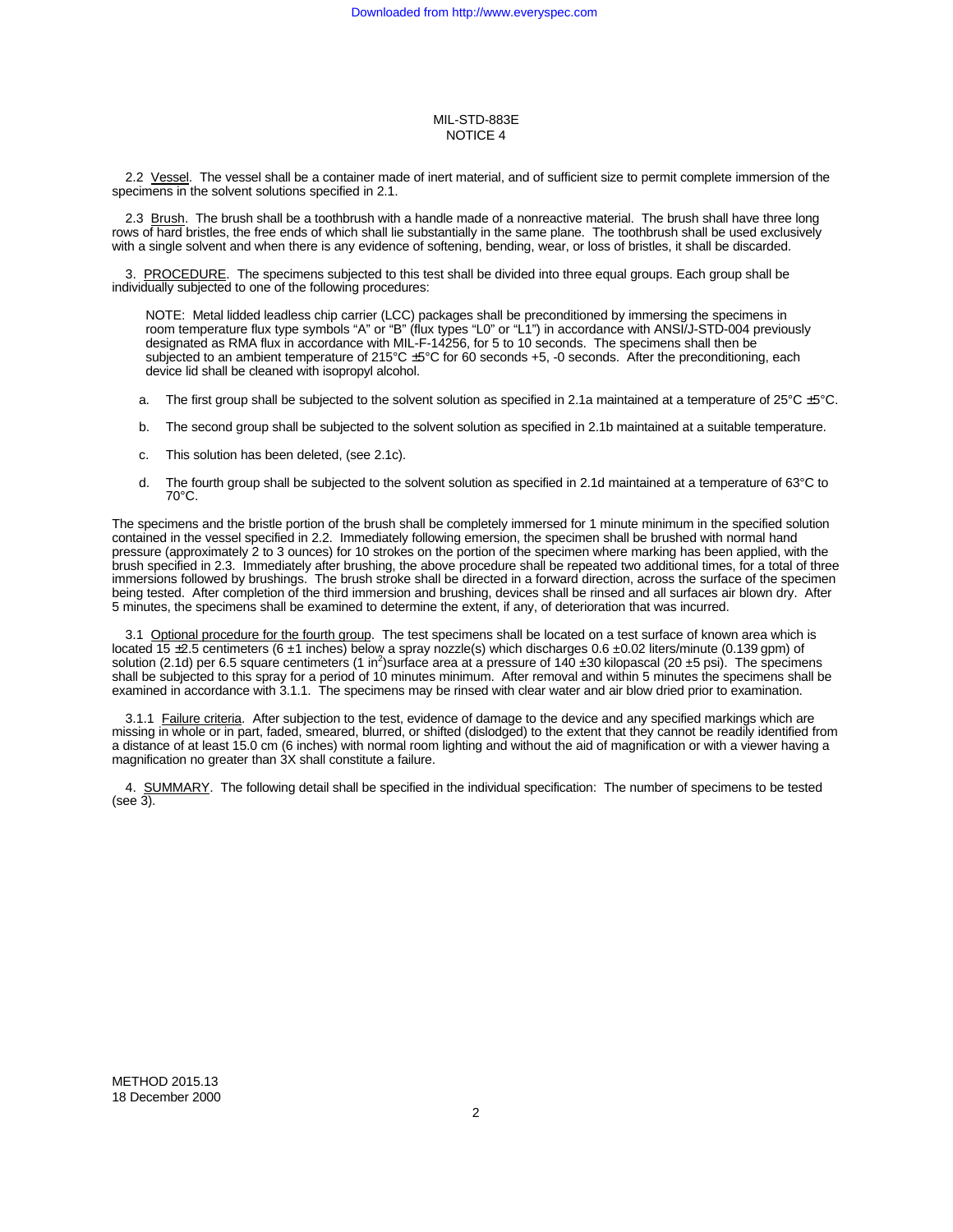#### METHOD 2019.6

#### DIE SHEAR STRENGTH

1. PURPOSE. The purpose of this test is to determine the integrity of materials and procedures used to attach semiconductor die or surface mounted passive elements to package headers or other substrates. This determination is based on a measure of force applied to the die, the type of failure resulting from this application of force (if failure occurs) and the visual appearance of the residual die attach media and substrate/header metallization.

2. APPARATUS. The test equipment shall consist of a load-applying instrument with an accuracy of ±5 percent of full scale or 50 grams, whichever is the greater tolerance. A circular dynamometer with a lever arm or a linear motion force- applying instrument may be used to apply the force required for testing. The test equipment shall have the following capabilities:

- a. A die contact tool which applies a uniform distribution of the force to an edge of the die (see figure 2019-1).
- b. Provisions to assure that the die contact tool is perpendicular to the die mounting plane of the header or substrate.
- c. A rotational capability, relative to the header/substrate holding fixture and the die contact tool, to facilitate line contact on the edge of the die; i.e., the tool applying the force to the die shall contact the die edge from end-to-end (see figure 2019-2).
- d. A binocular microscope with magnification capabilities of 10X minimum and lighting which facilitates visual observation of the die and die contact tool interface during testing.

3. PROCEDURE. The test shall be conducted, as defined herein, or to the test conditions specified in the applicable specific acquisition document consistent with the particular part construction. All die strength tests shall be counted and the specific sampling, acceptance, and added sample provisions shall be observed, as applicable.

3.1 Shear strength. A force sufficient to shear the die from its mounting or equal to twice the minimum specified shear strength (figure 2019-4), whichever occurs first, shall be applied to the die using the apparatus of 2 above.

NOTE: For passive elements only attached at the end terminations, the area used to determine the force applied shall be the total area of the mounting surface of the end terminations. An area between end terminations filled with non-adhering filler shall not be used to determine the force applied.

- a. When a linear motion force-applying instrument is used, the direction of the applied force shall be parallel with the plane of the header or substrate and perpendicular to the die being tested.
- When a circular dynamometer with a lever arm is employed to apply the force required for testing, it shall be pivoted about the lever arm axis and the motion shall be parallel with the plane of the header or substrate and perpendicular to the edge of the die being tested. The contact tooling attached to the lever arm shall be at a proper distance to assure an accurate value of applied force.
- c. The die contact tool shall apply a force gradually from zero to a specified value against an edge of the die which most closely approximates a 90° angle with the base of the header or substrate to which it is bonded (see figure 2019-3). For rectangular die, the force shall be applied perpendicular to the longer side of the die. When constrained by package configurations, any available side of the die may be tested if the above options are not available.
- d. After initial contact with the die edge and during the application of force, the relative position of the contact tool shall not move vertically such that contact is made with the header/substrate or die attach media. If the tool rides over the die, a new die may be substituted or the die may be repositioned, provided that the requirements of 3.1.c are met.

Supersedes page 1 of MIL-STD-883E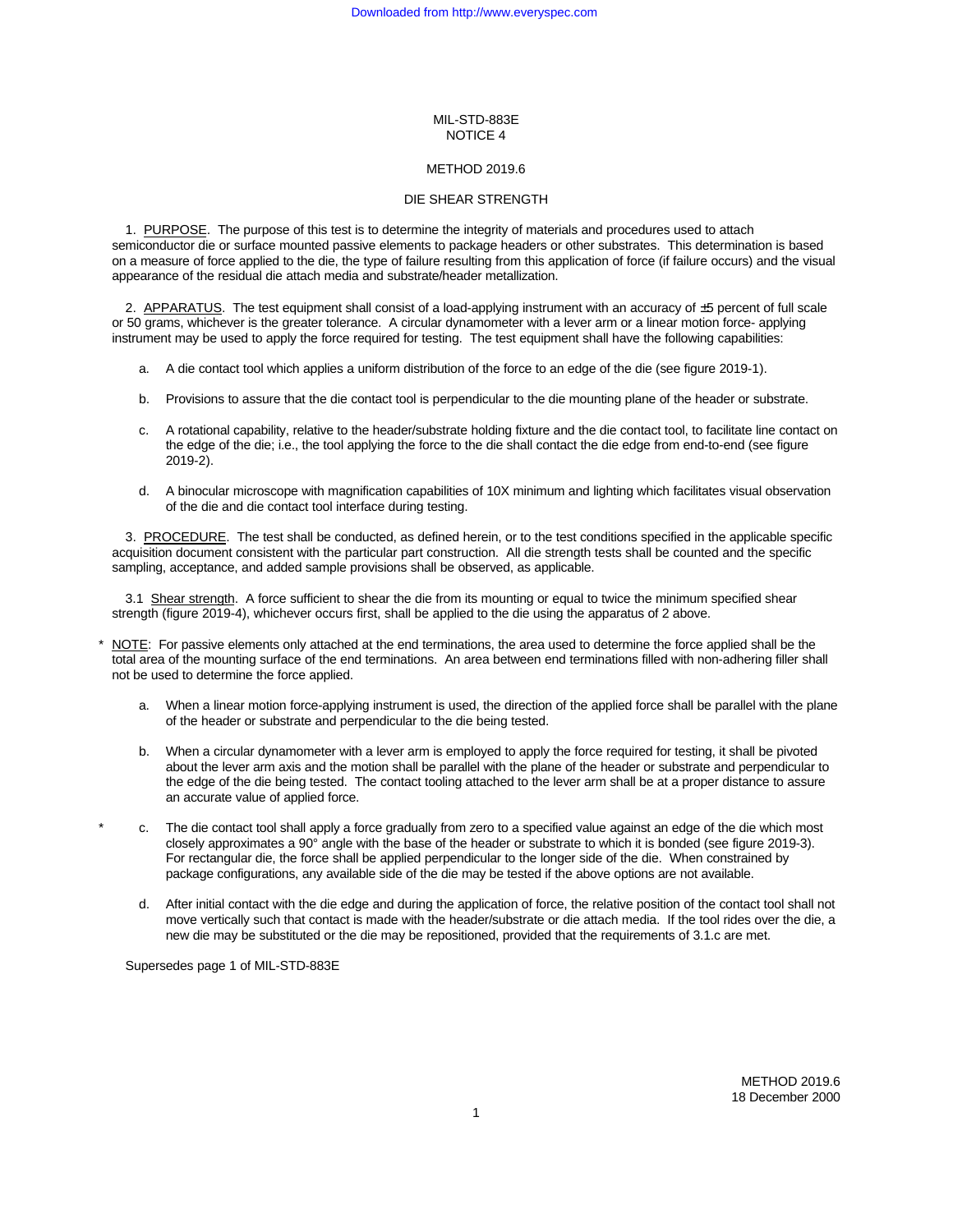- 3.2 Failure criteria. A device which fails any of the following criteria shall constitute a failure.
	- a. Fails die strength requirements (1.0X) of figure 2019-4.
	- b. Separation with less than 1.25 times the minimum strength (1.0X) specified in figure 2019-4 and evidence of less than 50 percent adhesion of the die attach medium.
	- c. Separation with less than 2.0 times the minimum strength (1.0X) specified in figure 2019-4 and evidence of less than 10 percent of adhesion of the die attach medium.

NOTE: For eutectic die attach, residual silicon attached in discrete areas of the die attach medium shall be considered as evidence of such adhesion. For metal glass die attach, die attach material on the die and on the package base shall be considered as evidence of acceptable adhesion.

3.2.1 Separation categories. When specified, the force required to achieve separation and the category of the separation shall be recorded.

- a. Shearing of die with residual silicon remaining.
- b. Separation of die from die attach medium.
- c. Separation of die and die attach medium from package.
- 4. SUMMARY. The following details shall be specified in the applicable acquisition document.
	- a. Minimum die attach strength if other than shown on figure 2019-4.
	- b. Number of devices to be tested and the acceptance criteria.
	- c. Requirement for data recording, when applicable (see 3.2.1).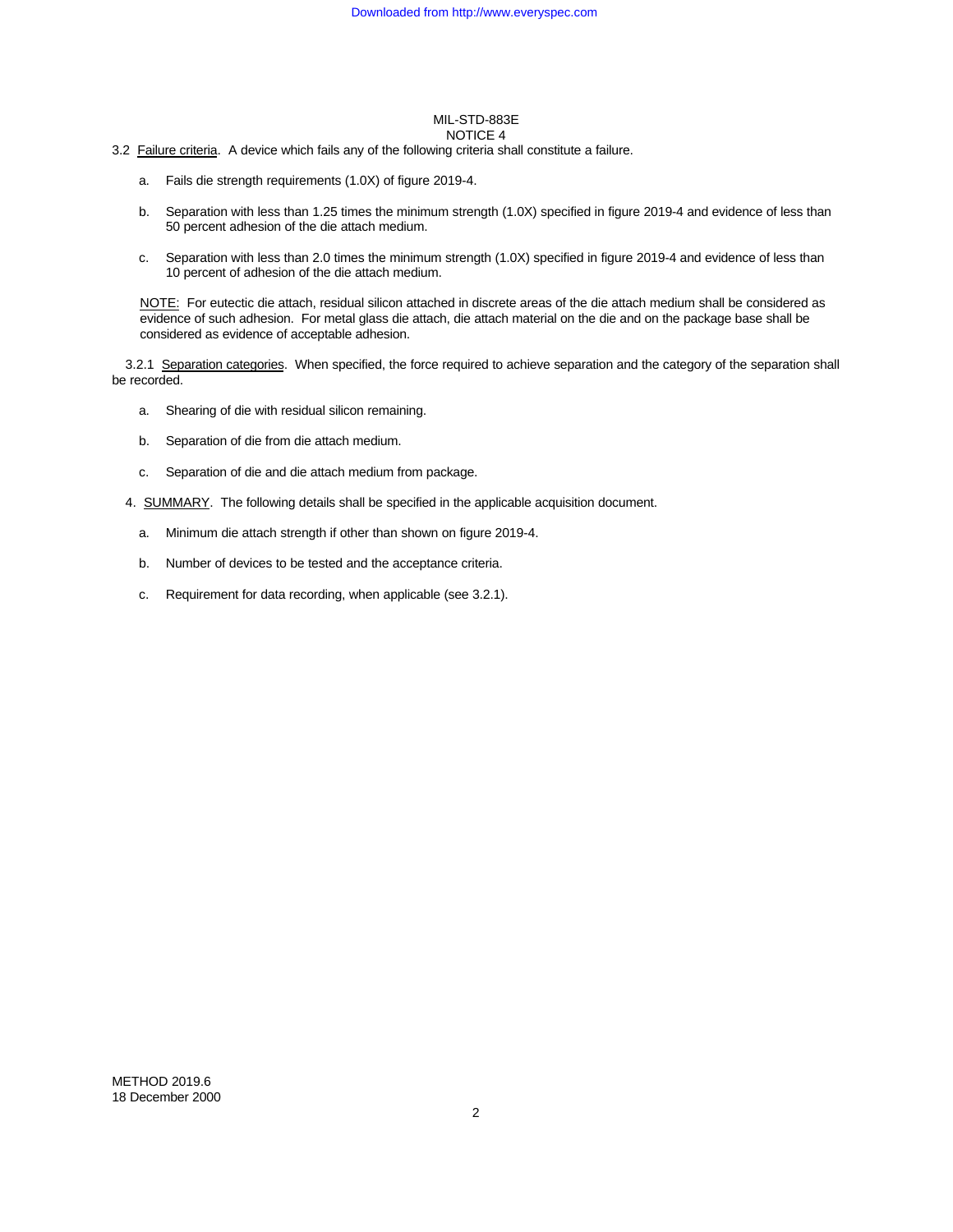







METHOD 2019.6 18 December 2000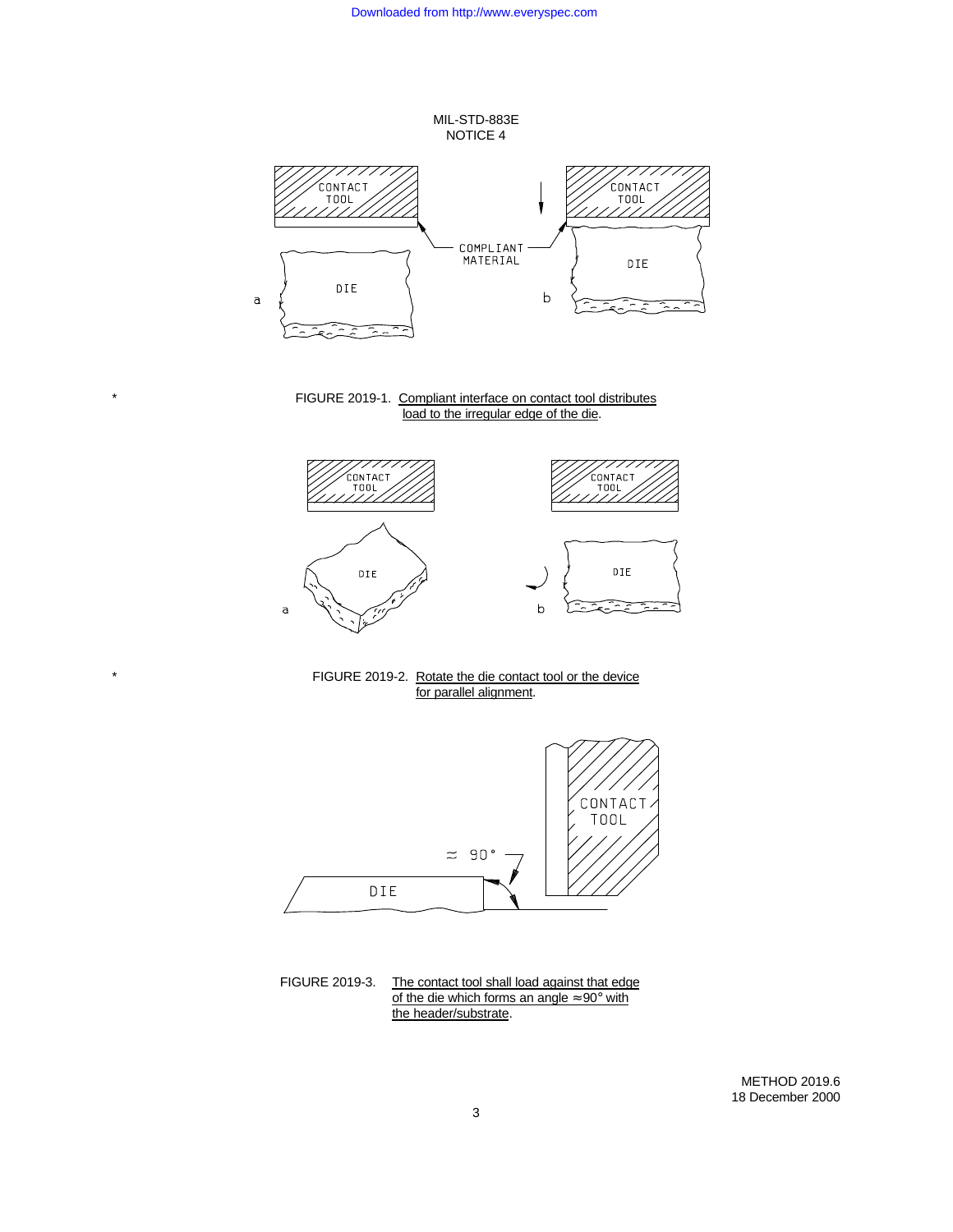

# NOTES:

- 1. All die area larger than 64 x 10<sup>-4</sup> (IN)<sup>2</sup> shall withstand a minimum force of 2.5 kg or a multiple thereof (see 3.2).
- 2. All die area smaller than 5 x 10<sup>-4</sup> (IN)<sup>2</sup> shall withstand a minimum force (1.0X) of 0.04 kg/10<sup>-4</sup> (IN)<sup>2</sup> or a minimum force (2X) of 0.08 kg/10<sup>-4</sup> (IN)<sup>2.</sup>

FIGURE 2019-4. Die shear strength criteria (minimum force versus die attach area).

METHOD 2019.6 18 December 2000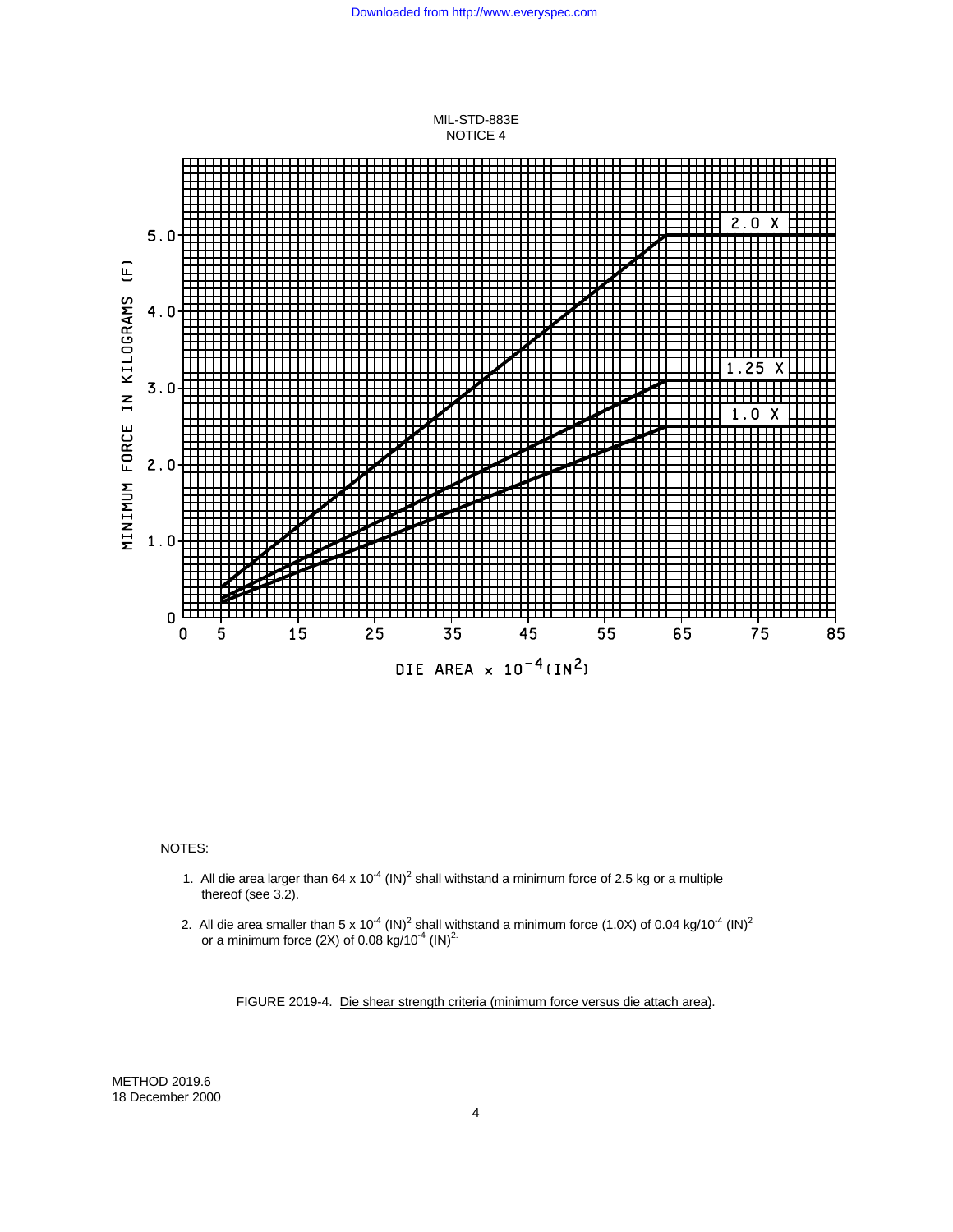|       |                | Class H                                                                                                                                                                                                                                    |       |             | Class K          |
|-------|----------------|--------------------------------------------------------------------------------------------------------------------------------------------------------------------------------------------------------------------------------------------|-------|-------------|------------------|
| 3.3.4 | е.             | Metallized terminal not aligned as shown in<br>the applicable drawing.                                                                                                                                                                     | 3.3.4 | e.          | Same as class H. |
|       | f.             | Encapsulant preventing the metallized<br>terminal from resting on the substrate<br>bonding pads when the capacitor is in<br>the bonding position except where the<br>metallized terminal electrical contact<br>is made by alternate means. |       | $f_{\cdot}$ | Same as class H. |
|       | g.             | Lifting, blistering or peeling of metallized<br>terminal encapsulant.                                                                                                                                                                      |       | g.          | Same as class H. |
|       | that exhibits: | 3.3.5 Parallel plate chip capacitor defects,<br>"low magnification". No element shall be acceptable                                                                                                                                        |       |             |                  |
|       | a.             | Metallization that extends greater than 50<br>percent around the edge of the capacitor<br>(see figure 2032-60h).                                                                                                                           |       | a.          | Same as class H. |
|       |                |                                                                                                                                                                                                                                            |       |             | d                |
|       |                | REJECT-                                                                                                                                                                                                                                    |       |             |                  |



 3.3.5 b. Evidence of cracks in the dielectric body 3.3.5 b. Same as class H. (see figure 2032-61h).

 $y > d/2$ 





REPRINTED WITHOUT CHANGE

METHOD 2032.1 1 June 1993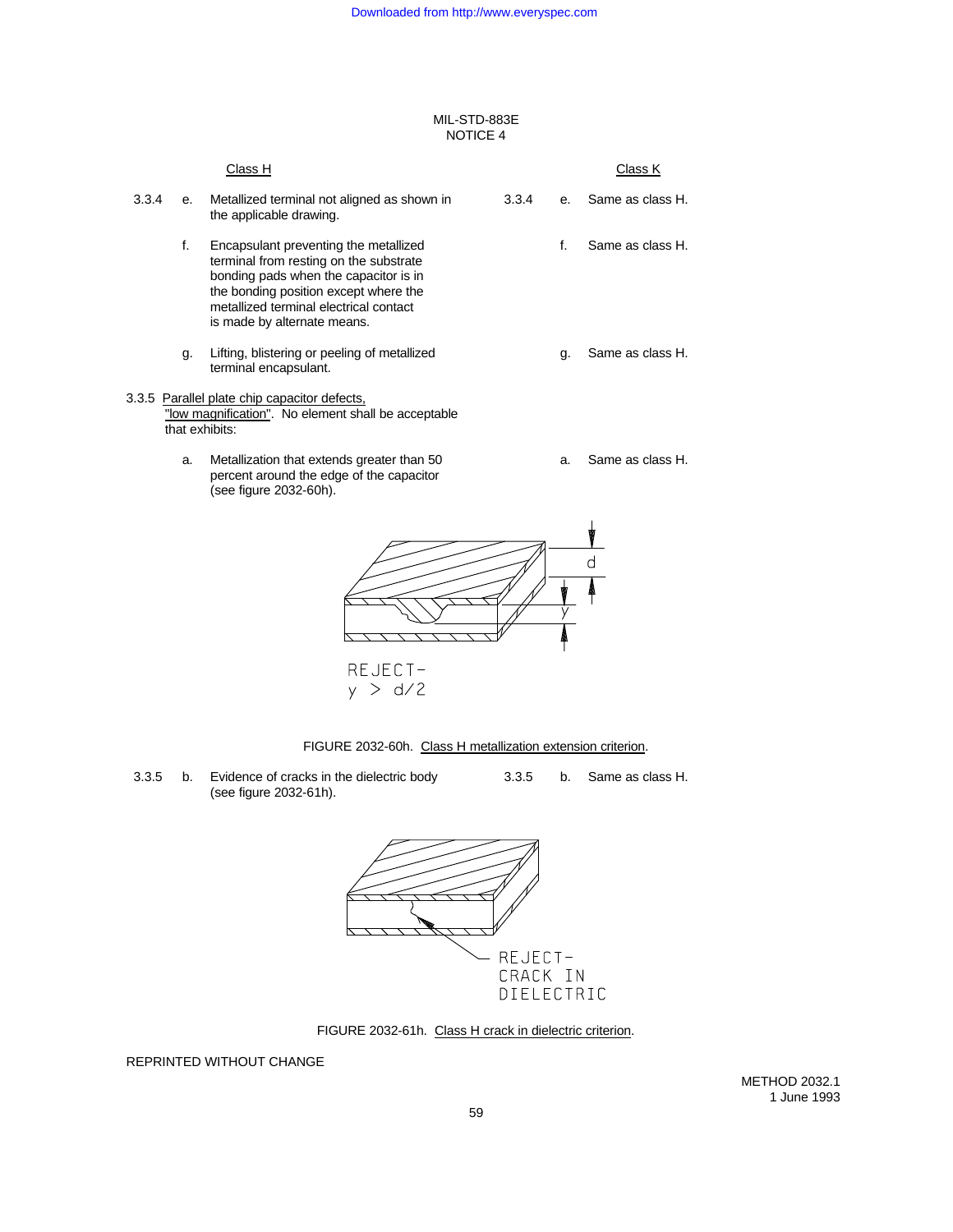| that exhibits: | 3.3.6 Inductor and transformer defects, "low<br>magnification". No element shall be acceptable                           |              |                  |
|----------------|--------------------------------------------------------------------------------------------------------------------------|--------------|------------------|
| a.             | Peeling, lifting or blistering of winding<br>metallization or insulation.                                                | a.           | Same as class H. |
| b.             | Evidence of shorts between adjacent turns or<br>windings.                                                                | b.           | Same as class H. |
| $C_{\cdot}$    | Cracks or exposure of bare magnetic core<br>material. Exposed bare magnetic core material<br>is acceptable if by design. | $C_{-}$      | Same as class H. |
| d.             | Pits or voids in the core insulation greater<br>than 5.0 mils area that expose the magnetic<br>core material.            | $\mathsf{d}$ | Same as class H. |
| е.             | Separation less than 5.0 mils between wire<br>termination points of the same or adjacent<br>windings.                    | e.           | Same as class H. |
| f.             | Missing polarity identification unless by<br>design.                                                                     | f.           | Same as class H. |
| g.             | Operating metallization and multilevel thick<br>film defects as described in 3.2.1 and<br>3.2.5 herein.                  | g.           | Same as class H. |
|                | 3.3.7 Chip resistor defects, "low magnification".<br>No element shall be acceptable that exhibits:                       |              |                  |

- a. Reduction of the resistor width resulting from **a.** Same as class H. voids, bubbles, nicks, or scratches, or a combination of these, that leaves less than 50 percent of the narrowest resistor width (see figure 2032-62h).
- 



FIGURE 2032-62h. Class H resistor width reduction criterion.

Supersedes page 6 of MIL-STD-883E

METHOD 2032.1 1 June 1993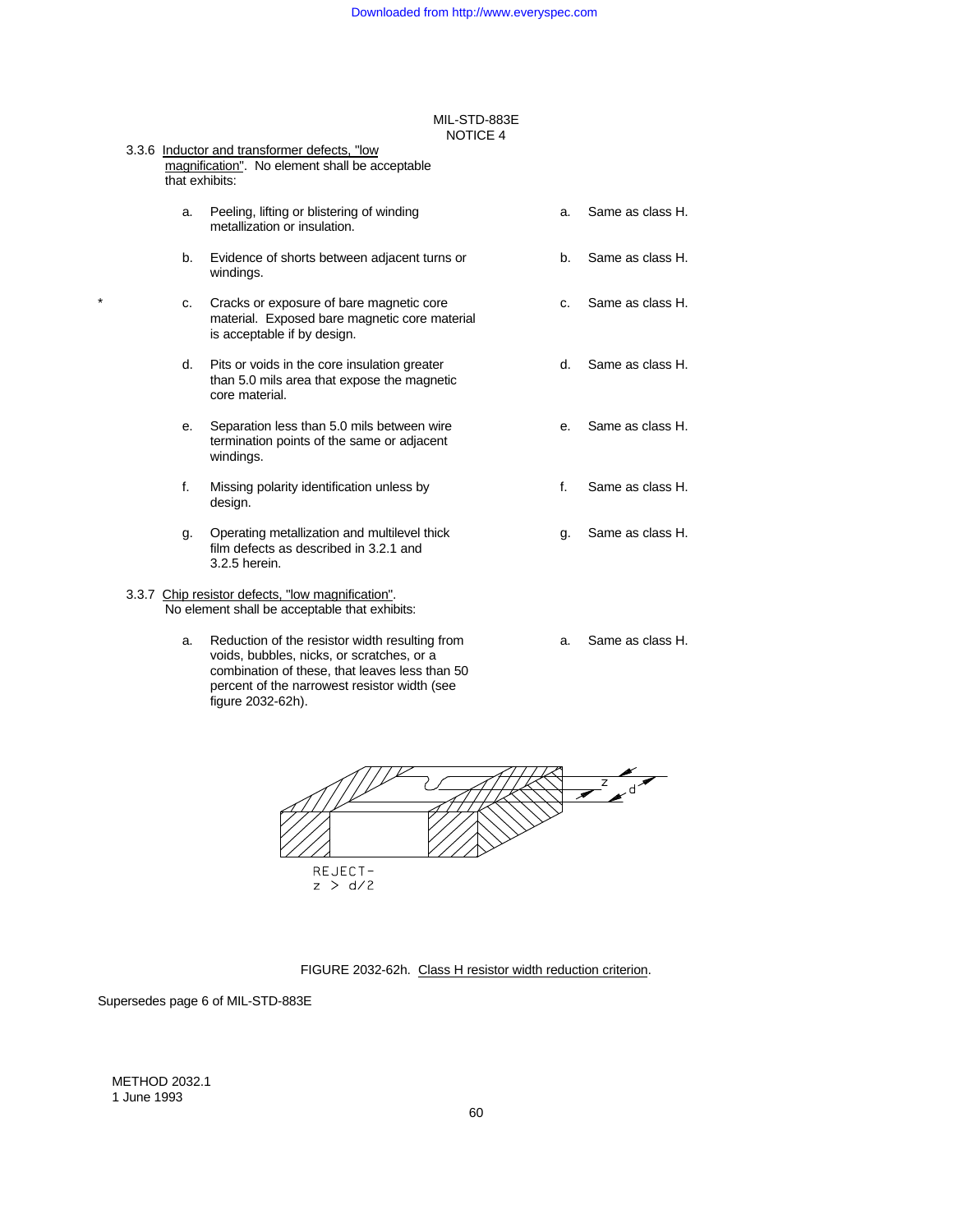#### TABLE I. Class level S and level B screening - Continued.

- 1/ All lots shall be selected for testing in accordance with the requirements of method 5007 herein.
- 2/ Unless otherwise specified, at the manufacturer's option, test samples for group B, bond strength (method 5005) may be randomly selected prior to or following internal visual (method 5004), prior to sealing provided all other specification requirements are satisfied (e.g., bond strength requirements shall apply to each inspection lot, bond failures shall be counted even if the bond would have failed internal visual exam). Test method 2010 applies in full except when method 5004, alternate 1 or alternate 2 (appendix A) is in effect (see 3.3).
- 3/ For class level B devices, this test may be replaced with thermal shock method 1011, test condition A, minimum.
- 4/ At the manufacturer's option, visual inspection for catastrophic failures may be conducted after each of the thermal/mechanical screens, after the sequence or after seal test. Catastrophic failures are defined as missing leads, broken packages, or lids off.
- 5/ See appendix A of MIL-PRF-38535, 40.6.3. The PIND test may be performed in any sequence after 3.1.4 and prior to 3.1.13.
- 6/ Class level S devices shall be serialized prior to initial electrical parameter measurements.
- $7/$  Post burn-in electrical parameters shall be read and recorded (see 3.1.13, subgroup 1). Pre burn-in or interim electrical parameters (see 3.1.9 and 3.1.11) shall be read and recorded only when delta measurements have been specified as part of post burn-in electrical measurements.
- 8/ When specified in the applicable device specification, 100 percent of the devices shall be tested for those parameters requiring delta calculations.
- 9/ Dynamic burn-in only. Test condition F of method 1015 and 3.4.2 herein shall not apply.
- 10/ The reverse bias burn-in (see 3.1.12) is a requirement only when specified in the applicable device specification and is recommended only for a certain MOS, linear or other microcircuits where surface sensitivity may be of concern. When reverse bias burn-in is not required, interim electrical parameter measurements 3.1.11 are omitted. The order of performing the burn-in (see 3.1.10) and the reverse bias burn-in may be inverted.
- 11/ Functional tests shall be conducted at input test conditions as follows:  $V_{II} = V_{II}$ (min) +20 percent, -0 percent;  $V_{II} = V_{II}$ (max) +0 percent, -50 percent; as specified in the most similar military detail specification. Devices may be tested using any input voltage within this input voltage range but shall be guaranteed to  $V_{\text{IH}}(min)$  and  $V_{\text{II}}(max)$ .

CAUTION: To avoid test correlation problems, the test system noise (e.g., testers, handlers, etc.) should be verified to assure that  $V_{\text{IH}}(min)$  and  $V_{\text{IL}}(max)$  requirements are not violated at the device terminals.

REPRINTED WITHOUT CHANGE

METHOD 5004.10 19 August 1994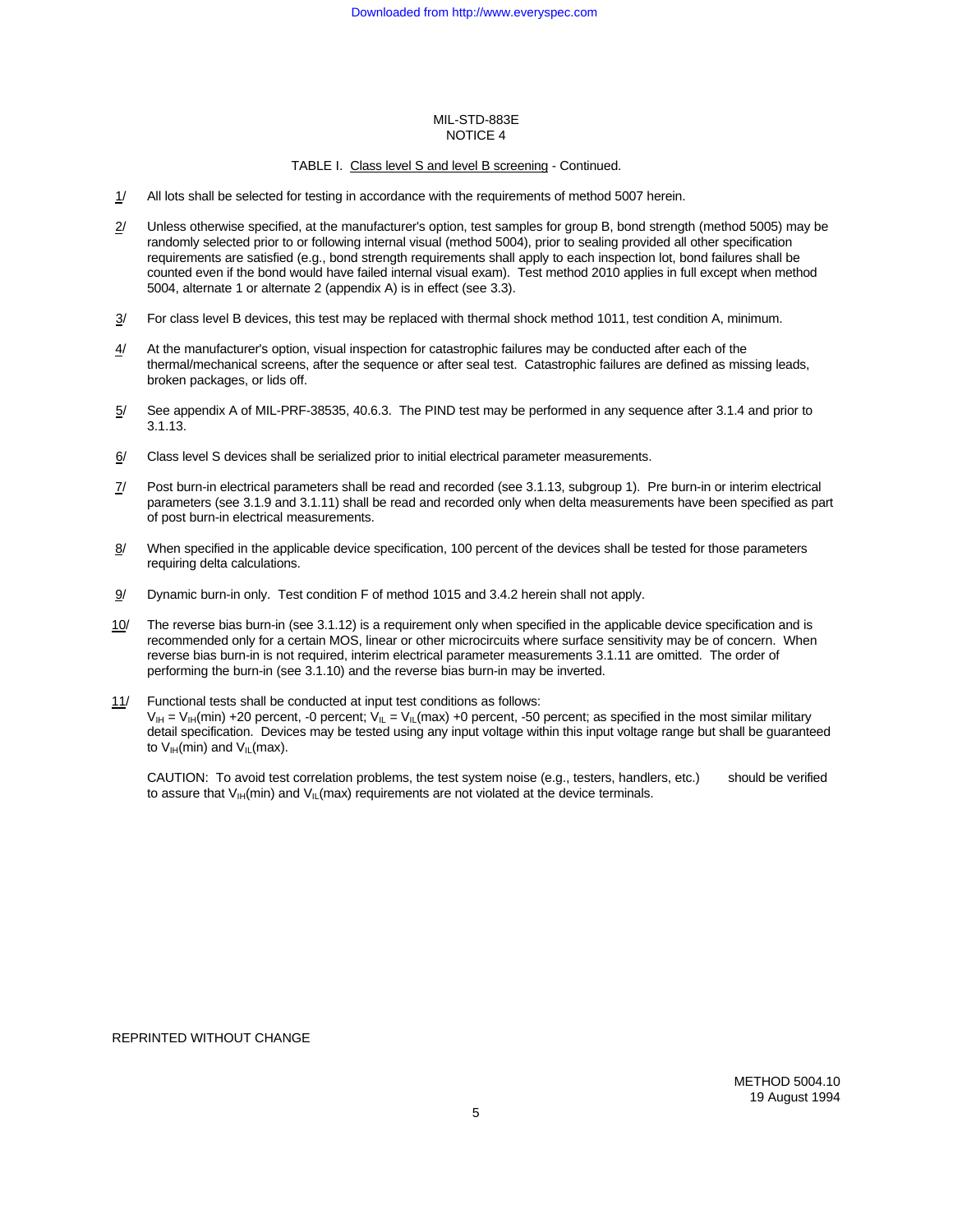## MIL-STD-883E NOTICE 4 TABLE I. Class level S and level B screening - Continued.

- \* 12/ For class level B devices, the fine and gross seal tests (3.1.16) shall be performed separately or together, between constant acceleration (3.1.5) and external visual (3.1.19). For class level S devices, the fine and gross seal tests (3.1.16) shall be performed separately or together, between final electrical testing (3.1.15) and external visual (3.1.19). In addition, for class level S and level B devices, all device lots (sublots) having any physical processing steps (e.g., lead shearing, lead forming, solder dipping to the glass seal, change of, or rework to, the lead finish, etc.) performed following seal (3.1.16) or external visual (3.1.19) shall be retested for hermeticity and visual defects. This shall be accomplished by performing, and passing, as a minimum, a sample seal test (method 1014) using an acceptance criteria of a quantity (accept number) of 116(0), and an external visual inspection (method 2009) on the entire inspection lot (sublot). For devices with leads that are not glass-sealed and that have a lead pitch less than or equal to 1.27 mm (0.050 inch), the sample seal test shall be performed using an acceptance criteria of a quantity (accept number) of 15(0). If the sample fails the acceptance criteria specified, all devices in the inspection lot represented by the sample shall be subjected to the fine and gross seal tests and all devices that fail shall be removed from the lot for final acceptance. For class level S devices, with the approval of the qualifying activity, an additional room temperature electrical test may be performed subsequent to seal (3.1.16), but before external visual (3.1.19) if the devices are installed in individual carriers during electrical test.
	- 13/ The radiographic (see 3.1.17) screen may be performed in any sequence after 3.1.8.
	- 14/ Only one view is required for flat packages and leadless chip carriers having lead (terminal) metal on four sides.
	- 15/ Samples shall be selected for testing in accordance with the specific device class and lot requirements of method 5005. See 3.5 of method 5005.
	- 16/ External visual shall be performed on the lot any time after 3.1.17 and prior to shipment, and all shippable samples shall have external visual inspection at least subsequent to qualification or quality conformance inspection testing.
	- 17/ The manufacturer shall inspect the devices 100 percent or on a sample basis using a quantity/accept number of 116(0). If one or more rejects occur in this sample, the manufacturer may double the sample size with no additional failures allowed or inspect the remaining devices 100 percent for the failed criteria and remove the failed devices from the lot. If the double sample also has one or more failures, the manufacturer shall be required to 100 percent inspect the remaining devices in the lot for the failed criteria. Reinspection magnification shall be no less than that used for the original inspection for the failed criteria.
	- 18/ Radiation latch-up screen shall be conducted when specified in purchase order or contract. Latch-up screen is not required for SOS, SOI, and DI technology when latch-up is physically not possible. At the manufacturer's option, latch-up screen may be conducted at any screening operation step after seal.

3.3.2 Description of special electrical screening tests. The special electrical screens shall consist of a series of electrical tests each of which can be categorized as either a voltage stress test or a low level leakage test.

3.3.2.1 Voltage stress tests. The purpose of voltage stress tests is to eliminate those failure mechanisms which are voltage sensitive. These tests shall be designed such that each circuit element (including metallization runs) within the microcircuit is stressed by an applied voltage which approaches or exceeds (under current limited conditions) the breakdown voltage of the circuit element under test. For those elements which cannot be placed in a reverse bias mode, the applied voltage must be equal to or greater than 120 percent of the normal operating voltage. Any device which exhibits abnormal leakage currents at the specified applied voltage conditions shall be rejected. The number of stress tests being performed will vary from a few for a simple gate to many for MSI or LSI functions.

Supersedes page 6 of MIL-STD-883E

METHOD 5004.10 19 August 1994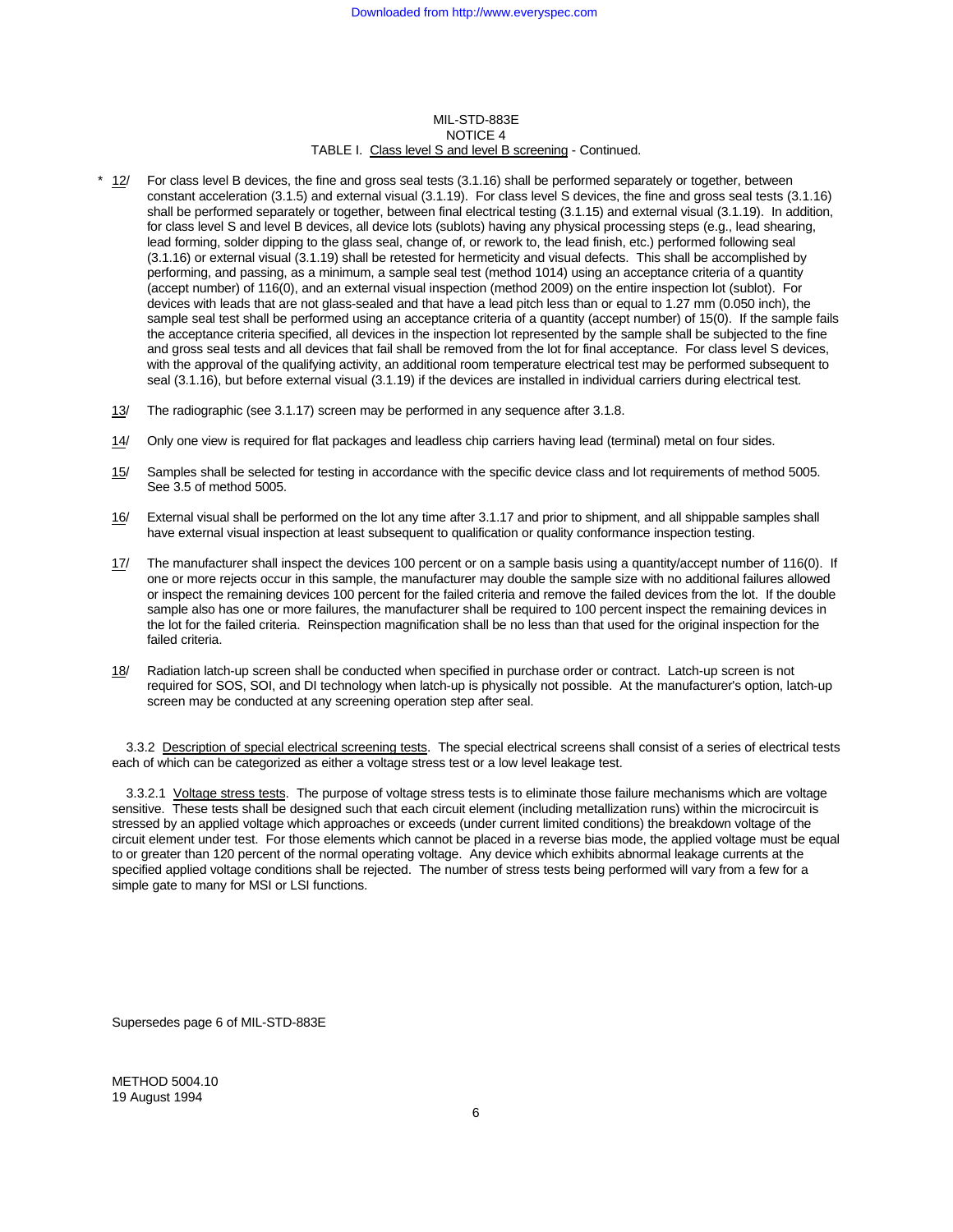## METHOD 5008.9

# TEST PROCEDURES FOR HYBRID AND MULTICHIP MICROCIRCUITS

Method 5008 is canceled effective 1 June 1993. It is superseded by MIL-PRF-38534. For Federal Stock classes other than 5962, the following paragraphs of MIL-PRF-38534 are provided to replace method 5008.

| Superseded<br>method 5008          | $\star$<br>MIL-PRF-38534                                 | Requirement        |
|------------------------------------|----------------------------------------------------------|--------------------|
| 3.2 Element evaluation             | C.3 Element evaluation                                   | Element evaluation |
| 3.3 Process control                | C.4 Process control                                      | Process control    |
| 3.4 Device screening               | C.5 Device screening                                     | Screening          |
| 3.5 Quality conformance evaluation | C.6 Conformance<br>Inspection and Periodic<br>Inspection | QCI                |

METHOD 5008.9 18 December 2000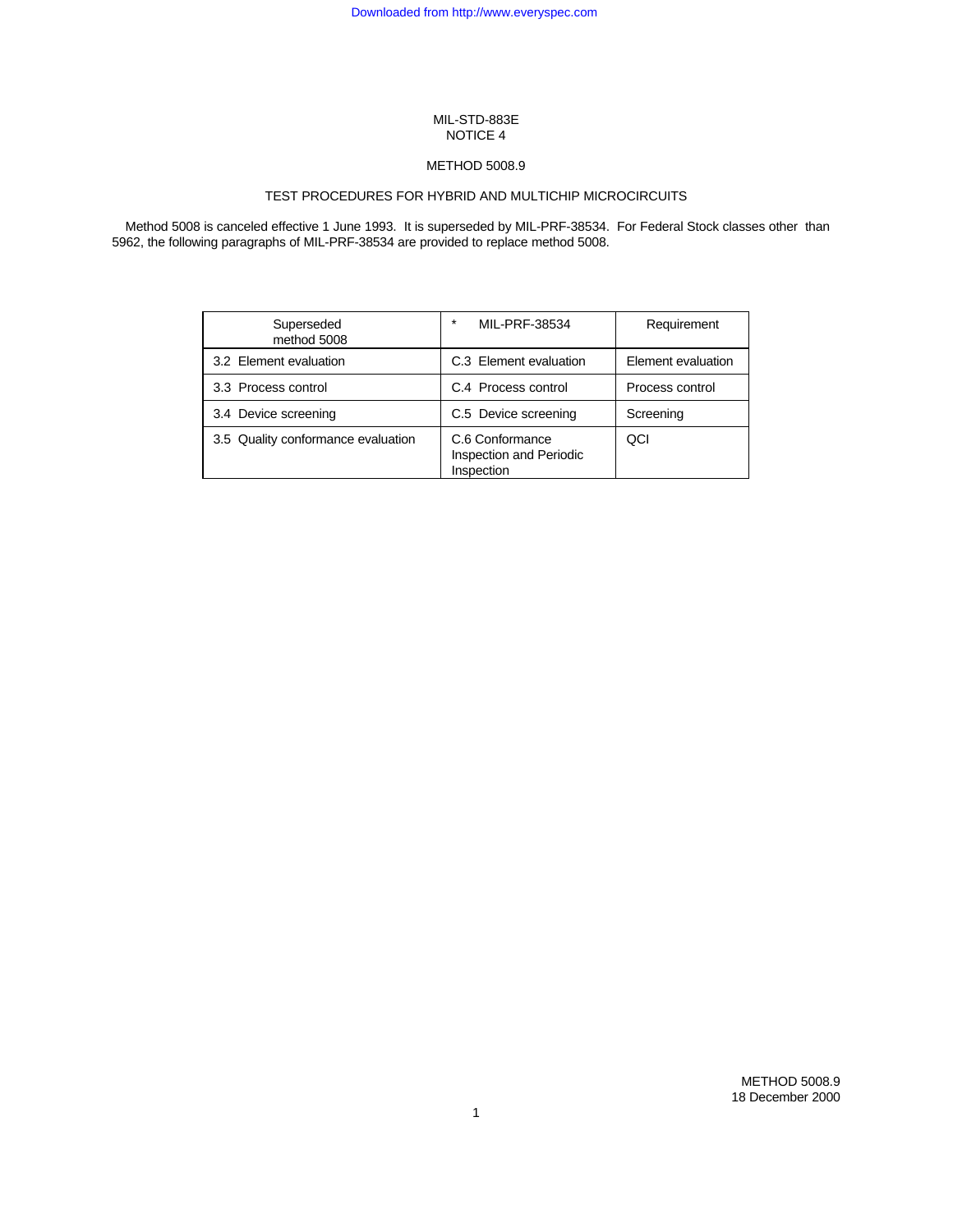This page intentionally blank